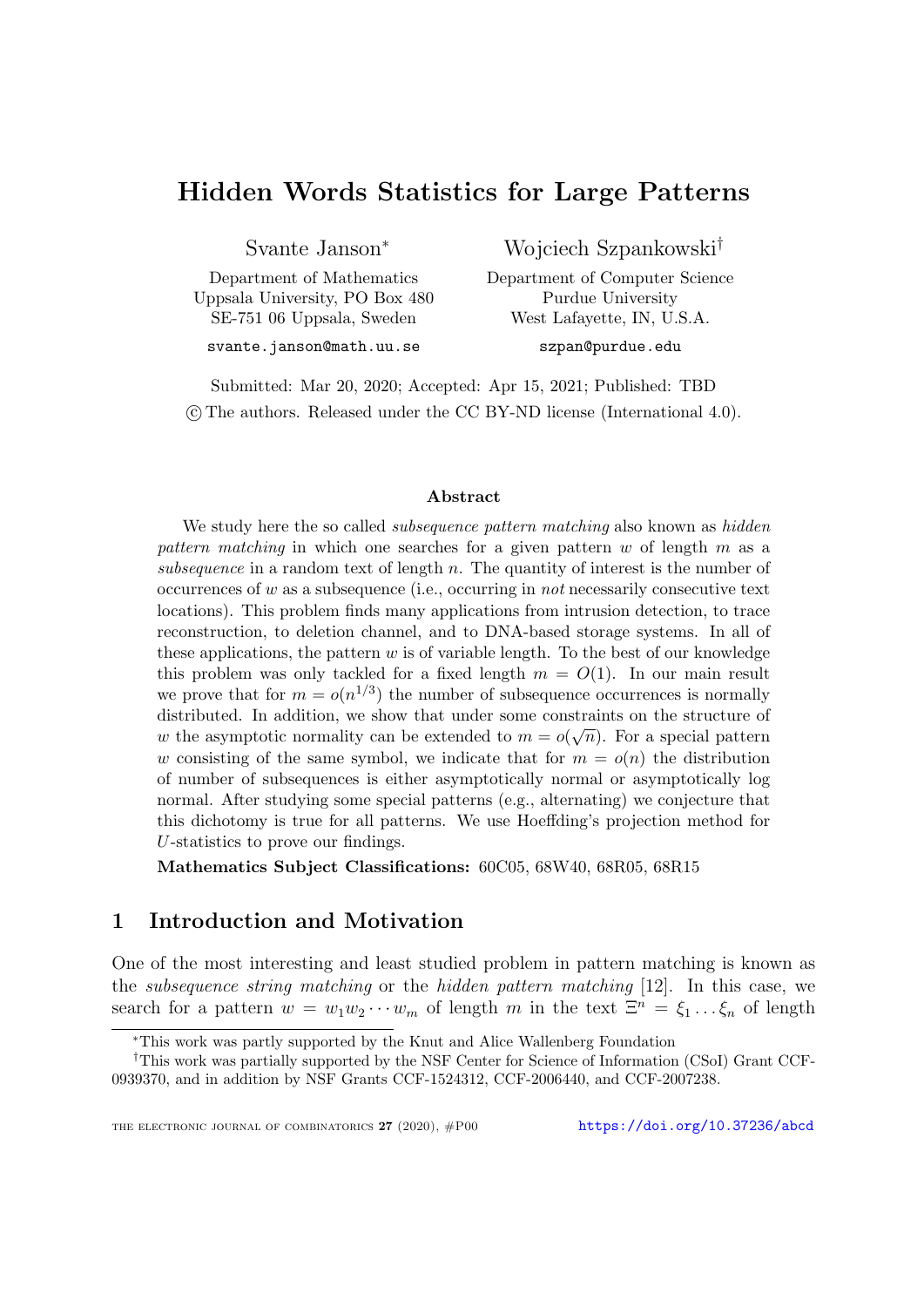n as *subsequence*, that is, we are looking for indices  $1 \leq i_1 < i_2 < \cdots < i_m \leq n$  such that  $\xi_{i_1} = w_1, \xi_{i_2} = w_2, \ldots, \xi_{i_m} = w_m$ . We say that w is hidden in the text  $\Xi^n$ . We do not put any constraints on the gaps  $i_{j+1} - i_j$ , so in language of [\[8\]](#page-24-1) this is known as the unconstrained hidden pattern matching. The most interesting quantity of such a problem is the number of subsequence occurrences in the text generated by a random source. In this paper, we study the limiting distribution of this quantity when  $m$ , the length of the pattern, grows with  $n$ .

Hereafter, we assume that a memoryless source generates the text Ξ, that is, all symbols are generated independently with probability  $p_a$  for symbol  $a \in \mathcal{A}$ , where the alphabet A is assumed to be finite. We denote by  $p_w = \prod_j p_{w_j}$  the probability of the pattern  $w$ . Our goal is to understand the probabilistic behavior, in particular, the limiting distribution of the number of subsequence occurrences that we denote by  $Z := Z_{\Xi}(w)$ . It is known that the behavior of Z depends on the order of magnitude of the pattern length m. For example, for the exact pattern matching (i.e., the pattern w must occur as a string in consecutive positions of the text), the limiting distribution is normal for  $m = O(1)$ (more precisely, when  $np_w \to \infty$ , hence up to  $m = O(\log n)$ ), but it becomes a Pólya– Aeppli distribution when  $np_w \to \lambda > 0$  for some constant  $\lambda$ , and finally (conditioned on being non-zero) it turns into a geometric distribution when  $np_w \rightarrow 0$  [\[12\]](#page-24-0) (see also [\[2\]](#page-24-2)). We might expect a similar behaviour for the subsequence pattern matching. In [\[8\]](#page-24-1) it was proved by analytic combinatoric methods that the number of subsequence occurrences,  $Z_{\Xi}(w)$ , is asymptotically normal when  $m = O(1)$ , and not much is known beyond this regime. (See also [\[3\]](#page-24-3)). Asymptotic normality for fixed m follows also by general results for U-statistics [\[10\]](#page-24-4). However, in many applications – as discussed below – we need to consider patterns  $w$  whose lengths grow with  $n$ .

In this paper, we prove two main results. In Theorem [6](#page-7-0) we establish that for  $m =$  $o(n^{1/3})$  the number of subsequence occurrences is normally distributed. Furthermore, in Theorem [7](#page-7-1) we show that under some constrains on the structure of w, the asymptotic normality can be extended to  $m = o(\sqrt{n})$ . Moreover, for the special pattern  $w = a^m$ consisting of the same symbol repeated, we show in Theorem [4](#page-5-0) that for  $m = o(\sqrt{n})$ , the distribution of number of occurrences is asymptotically normal, while for larger  $m$  (up to cn for some  $c > 0$ ) it is asymptotically log-normal. We study more special patterns in Section [4](#page-17-0) and conjecture that this dichotomy is true for a large class of patterns. Finally, for typical random  $w$  we establish in Corollary [20](#page-19-0) that  $Z$  is asymptotically normal for  $m = o(n^{2/5}).$ 

Regarding methodology, unlike [\[8\]](#page-24-1) we use here probabilistic tools. We first observe that  $Z$  can be represented as a U-statistic (see  $(2.3)$  and Section [3.2\)](#page-9-0). This suggests to apply the Hoeffding projection method [\[10\]](#page-24-4) to prove asymptotic normality of Z for some large patterns. Indeed, we first decompose Z into a sum of orthogonal random variables with variances of decreasing order in  $n$  (for  $m$  not too large), and show that the variable of the largest variance converges to a normal distribution, proving our main results Theorems [6](#page-7-0) and [7.](#page-7-1)

The hidden pattern matching problem, especially for large patterns, finds many applications from intrusion detection, to trace reconstruction, to deletion channel, to DNA-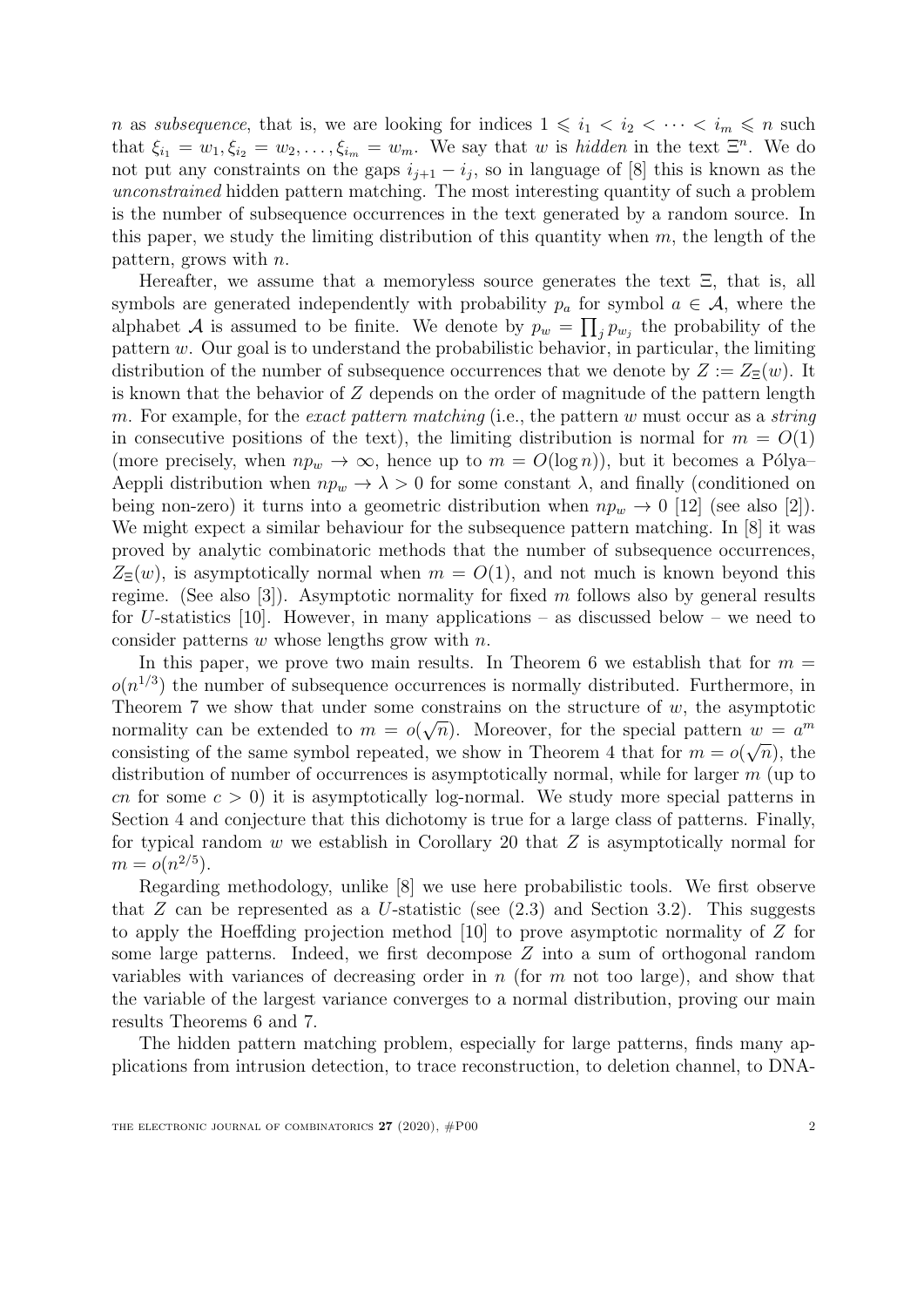based storage systems [\[1,](#page-24-5) [4,](#page-24-6) [5,](#page-24-7) [6,](#page-24-8) [12,](#page-24-0) [17\]](#page-24-9). Here we discuss below in some detail two of them, namely the deletion channel and the trace reconstruction problem.

A deletion channel [\[5,](#page-24-7) [6,](#page-24-8) [7,](#page-24-10) [14,](#page-24-11) [17,](#page-24-9) [20\]](#page-25-0) with parameter d takes a binary sequence  $\Xi^n$  =  $\xi_1 \cdots \xi_n$  where  $\xi_i \in \mathcal{A}$  as input and deletes each symbol in the sequence independently with probability d. The output of such a channel is then a *subsequence*  $\zeta = \zeta(x) = \xi_{i_1} \dots \xi_{i_M}$  of  $\Xi$ , where M follows the binomial distribution Binom $(n,(1-d))$ , and the indices  $i_1, ..., i_M$ correspond to the bits that are *not* deleted. Despite significant effort  $[6, 14, 15, 17, 20]$  $[6, 14, 15, 17, 20]$  $[6, 14, 15, 17, 20]$  $[6, 14, 15, 17, 20]$  $[6, 14, 15, 17, 20]$  $[6, 14, 15, 17, 20]$  $[6, 14, 15, 17, 20]$  $[6, 14, 15, 17, 20]$  the mutual information between the input and output of the deletion channel and its capacity are still unknown. However, it turns out that the mutual information  $I(\mathbb{E}^n; \zeta(\mathbb{E}^n))$  can be exactly formulated as the problem of the subsequence pattern matching. In [\[5\]](#page-24-7) it was proved that

$$
I(\Xi^n; \zeta(\Xi^n)) = \sum_{w} d^{n-|w|} (1-d)^{|w|} (\mathbb{E}[Z_{\Xi^n}(w) \log Z_{\Xi^n}(w)])
$$

$$
- \mathbb{E}[Z_{\Xi^n}(w)] \log \mathbb{E}[Z_{\Xi^n}(w)]), \tag{1.1}
$$

where the sum is over all binary sequences of length smaller than n and  $Z_{\Xi^n}(w)$  is the number of subsequence occurrences of w in the text  $\Xi<sup>n</sup>$ . As one can see, to find precise asymptotics of the mutual information we need to understand the probabilistic behavior of Z for  $m \leq n$  and typical w. The trace reconstruction problem [\[4,](#page-24-6) [11,](#page-24-13) [16,](#page-24-14) [18\]](#page-24-15) is related to the deletion channel problem since we are asking how many copies of the output deletion channel we need to see until we can reconstruct the input sequence with high probability.

The rest of the paper is structured as follows. Section [2](#page-2-0) contains detailed definitions and some other preliminaries, followed by first (Theorem [4\)](#page-5-0) detailed results for the simple example of a pattern  $w = a^m$ , which can be treated by elementary methods. Then we present our main results (Theorems [6](#page-7-0) and [7\)](#page-7-1). The proofs of the main results are given in Section [3.](#page-8-0) Section [4](#page-17-0) discusses some special cases; in particular, we consider a random pattern  $w$  (Theorem [19](#page-19-1) and Corollary [20\)](#page-19-0). In the concluding section we comment on the sharpness of our results and conditions, and state a conjecture for a possible extension to larger m.

# <span id="page-2-0"></span>2 Main Results

In this section we formulate precisely our problem and present our main results. Proofs are delayed till the next section.

## <span id="page-2-1"></span>2.1 Problem formulation and notation

We consider a random string  $\Xi^n = \xi_1 \dots \xi_n$  of length n. We assume that  $\xi_1, \xi_2, \dots$  are i.i.d. random letters from a finite alphabet  $\mathcal{A}$ ; each letter  $\xi_i$  has the distribution

$$
\mathbb{P}(\xi_i = a) = p_a, \qquad a \in \mathcal{A}, \tag{2.1}
$$

for some given vector  $\mathbf{p} = (p_a)_{a \in \mathcal{A}}$ ; we assume  $p_a > 0$  for each a. We may also use  $\xi$  for a random letter with this distribution.

THE ELECTRONIC JOURNAL OF COMBINATORICS  $27$  (2020),  $\#P00$  3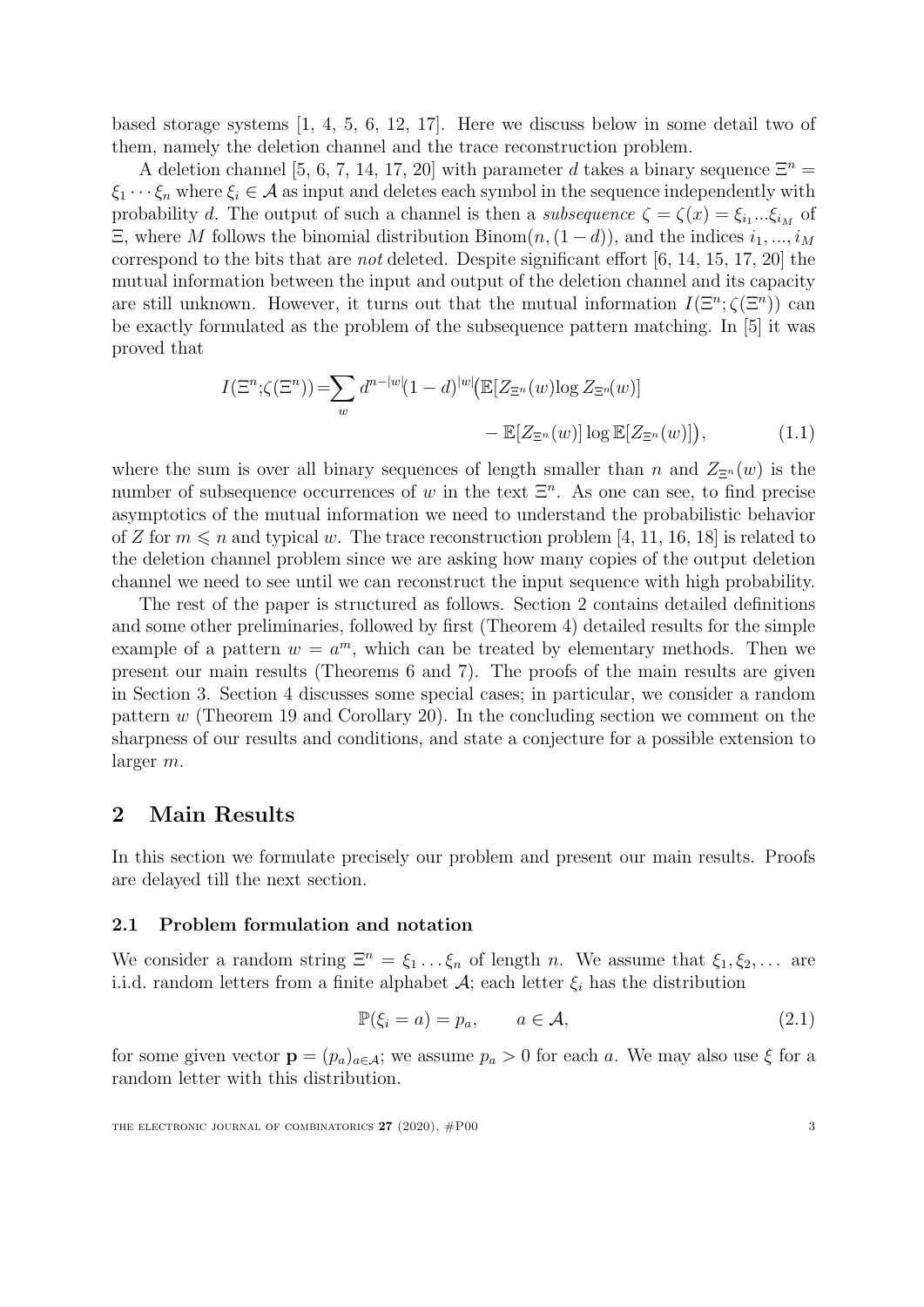Let  $w = w_1 \cdots w_m$  be a fixed string of length m over the same alphabet A. We assume  $n \geqslant m$ . Let

$$
p_w := \prod_{j=1}^m p_{w_j},\tag{2.2}
$$

which is the probability that  $\xi_1 \cdots \xi_m$  equals w.

Let  $Z = Z_{n,w}(\xi_1 \cdots \xi_n)$  be the number of occurrences of w as a subsequence of  $\xi_1 \cdots \xi_n$ . For a set S (in our case [n] or [m]) and  $k \geq 0$ , let  $\binom{S}{k}$  $\binom{S}{k}$  be the collection of sets  $\alpha \subseteq S$  with  $|\alpha| = k$ . Thus,  $|{S \choose k}$  $\binom{\mathcal{S}}{k}$  =  $\binom{|\mathcal{S}|}{k}$  $\binom{S}{k}$ . For  $k=0, \binom{S}{0}$  $\binom{S}{0}$  contains just the empty set  $\emptyset$ . For  $k=1$ , we identify  $\binom{S}{1}$  $\binom{S}{1}$  and S in the obvious way. We write  $\alpha \in \binom{[n]}{k}$  $\binom{n}{k}$  as  $\{\alpha_1, \ldots, \alpha_k\}$ , where we assume that  $\alpha_1 < \cdots < \alpha_k$ . Then

<span id="page-3-0"></span>
$$
Z = \sum_{\alpha \in \binom{[n]}{m}} I_{\alpha},\tag{2.3}
$$

where

$$
I_{\alpha} = \prod_{j=1}^{m} \mathbf{1} \{ \xi_{\alpha_j} = w_j \}.
$$
 (2.4)

Remark 1. In the limit theorems, we are studying the asymptotic distribution of Z. We then assume that  $n \to \infty$  and (usually)  $m \to \infty$ ; we thus implicitly consider a sequence of words  $w^{(n)}$  of lengths  $m_n = |w^{(n)}|$ . But for simplicity we do not show this in the notation.

We have  $\mathbb{E} I_{\alpha} = p_w$  for every  $\alpha$ . Hence,

<span id="page-3-2"></span>
$$
\mathbb{E} Z = \sum_{\alpha \in \binom{[n]}{m}} \mathbb{E} I_{\alpha} = \binom{n}{m} p_w.
$$
 (2.5)

Further, let

$$
Y_{\alpha} := p_w^{-1} I_{\alpha},\tag{2.6}
$$

so  $\mathbb{E} Y_\alpha = 1$ , and

<span id="page-3-1"></span>
$$
Z^* := p_w^{-1} Z = \sum_{\alpha \in \binom{[n]}{m}} Y_\alpha,\tag{2.7}
$$

so  $\mathbb{E} Z^* = \binom{n}{m}$  $\binom{n}{m}$  and

$$
Z^* - \mathbb{E} Z^* = p_w^{-1} Z - \binom{n}{m} = \sum_{\alpha \in \binom{[n]}{m}} \left( Y_\alpha - 1 \right). \tag{2.8}
$$

We also write  $||Y||_p := (||X||^p)^{1/p}$  for the  $L^p$  norm of a random variable Y, while  $\|\mathbf{x}\|$  is the usual Euclidean norm of a vector **x** in some  $\mathbb{R}^m$ . Also,  $\stackrel{d}{\longrightarrow}$  and  $\stackrel{p}{\longrightarrow}$  mean convergence in distribution and probability, respectively. Finally, C denotes constants that may be different at different occurrences; they may depend on the alphabet  $A$  and  $(p_a)_{a \in \mathcal{A}}$ , but not on n, m or w.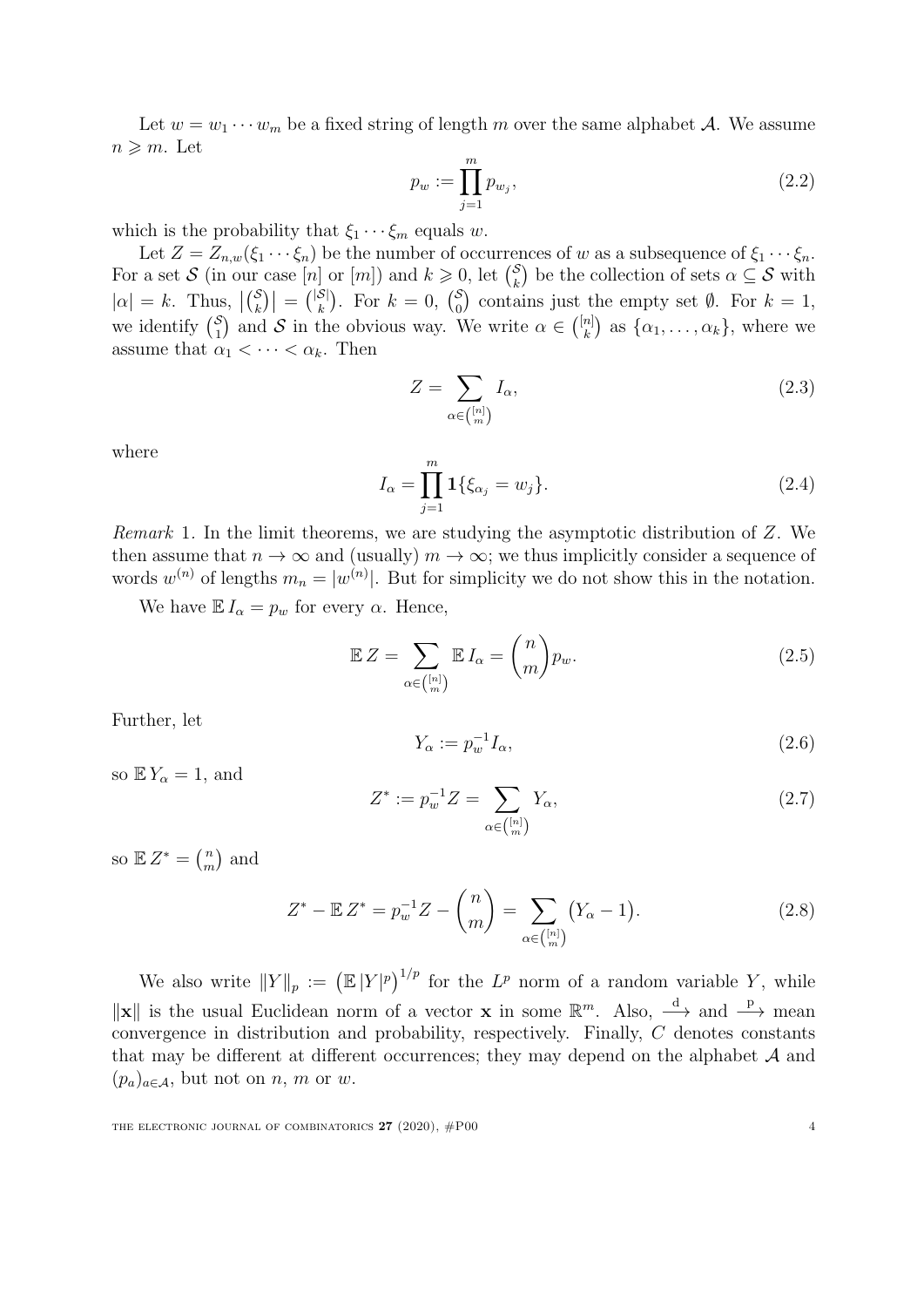We are now ready to present our main results regarding the limiting distribution of Z, the number of subsequence  $w = a_1, \ldots a_m$  occurrences when  $m \to \infty$ . We start with a simple example, namely,  $w = a^m = a \cdots a$  for some  $a \in \mathcal{A}$ , and show that depending on whether  $m = o(\sqrt{n})$  or not the number of subsequences will follow asymptotically either the normal distribution or the log-normal distribution.

Before we present our results we consider asymptotically normal and log-normal distributions in general, and discuss their relation.

#### 2.2 Asymptotic normality and log-normality

If  $X_n$  is a sequence of random variables and  $a_n$  and  $b_n$  are sequences of real numbers, with  $b_n > 0$ , then

$$
X_n \sim \text{AsN}(a_n, b_n) \tag{2.9}
$$

means that

$$
\frac{X_n - a_n}{\sqrt{b_n}} \xrightarrow{d} N(0, 1). \tag{2.10}
$$

We say that  $X_n$  is asymptotically normal if  $X_n \sim \text{AsN}(a_n, b_n)$  for some  $a_n$  and  $b_n$ , and asymptotically log-normal if  $\ln X_n \sim \text{AsN}(a_n, b_n)$  for some  $a_n$  and  $b_n$  (this assumes  $X_n \geq$ 0). Note that these notions are equivalent when the asymptotic variance  $b_n$  is small, as made precise by the following lemma.

<span id="page-4-0"></span>**Lemma 2.** If  $b_n \to 0$ , and  $a_n$  are arbitrary, then

$$
\ln X_n \sim \text{AsN}(a_n, b_n) \iff X_n \sim \text{AsN}(e^{a_n}, b_n e^{2a_n}). \tag{2.11}
$$

*Proof.* By replacing  $X_n$  by  $X_n/e^{a_n}$ , we may assume that  $a_n = 0$ . If  $\ln X_n \sim \text{AsN}(0, b_n)$ with  $b_n \to 0$ , then  $\ln X_n \stackrel{\text{p}}{\longrightarrow} 0$ , and thus  $X_n \stackrel{\text{p}}{\longrightarrow} 1$ . It follows that  $\ln X_n/(X_n-1) \stackrel{\text{p}}{\longrightarrow} 1$ (with  $0/0 := 1$ ), and thus

$$
\frac{X_n - 1}{b_n^{1/2}} = \frac{X_n - 1}{\ln X_n} \frac{\ln X_n}{b_n^{1/2}} \xrightarrow{d} N(0, 1),
$$
\n(2.12)

and thus  $X_n \sim \text{AsN}(1, b_n)$ .

The converse is proved by the same argument.

 $\Box$ 

<span id="page-4-1"></span>Remark 3. Lemma [2](#page-4-0) is best possible. Suppose that  $\ln X_n \sim \text{AsN}(a_n, b_n)$ . If  $b_n \to b > 0$ , then  $\ln(X_n/e^{a_n}) = \ln X_n - a_n \stackrel{d}{\longrightarrow} N(0, b)$ , and thus

$$
X_n/e^{a_n} \xrightarrow{d} e^{\zeta_b}, \qquad \zeta_b \sim N(0, b). \tag{2.13}
$$

In this case (and only in this case),  $X_n$  thus converges in distribution, after scaling, to a log-normal distribution. If  $b_n \to \infty$ , then no linear scaling of  $X_n$  can converge in distribution to a non-degenerate limit, as is easily seen.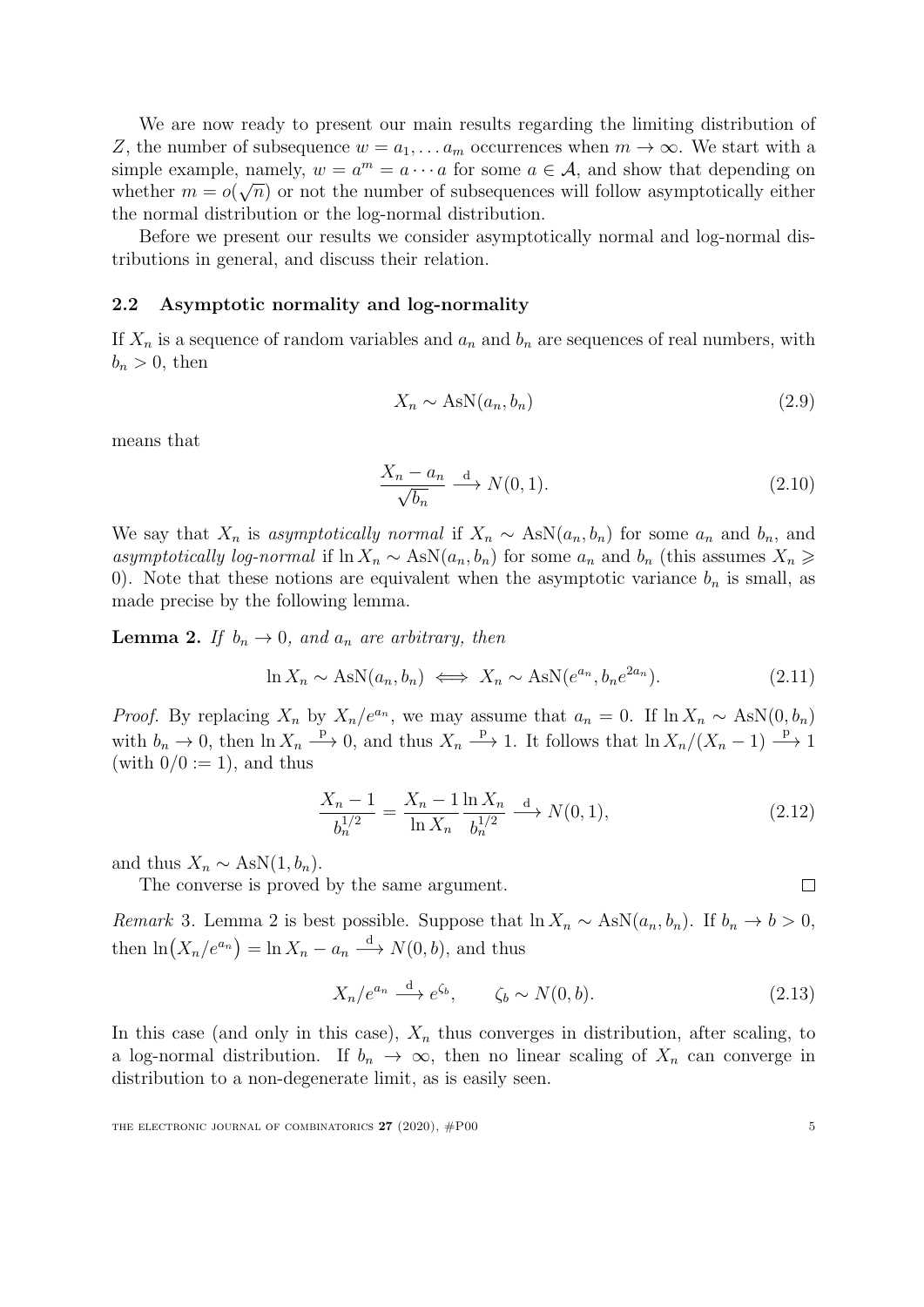#### <span id="page-5-11"></span>2.3 A simple example

We consider first a simple example where the asymptotic distribution can be found easily by explicit calculations. Fix  $a \in \mathcal{A}$  and let  $w = a^m = a \cdots a$ , a string with m identical letters. Then, if  $N = N_a$  is the number of occurrences of a in  $\xi_1 \cdots \xi_n$ , then

<span id="page-5-5"></span><span id="page-5-2"></span>
$$
Z = \binom{N_a}{m}.\tag{2.14}
$$

<span id="page-5-0"></span>We will show that Z is asymptotically normal if m is small, and log-normal for larger  $m$ .

**Theorem 4.** Let  $w = a^m$ . Suppose that  $m < np_a$ , with  $np_a - m \gg n^{1/2}$ .

<span id="page-5-1"></span>(i) Then

$$
\ln Z \sim \text{AsN}\left(\ln\left(\frac{np_a}{m}\right), n\left|\ln\left(1 - \frac{m}{np_a}\right)\right|^2 p_a (1 - p_a)\right). \tag{2.15}
$$

<span id="page-5-6"></span>(ii) In particular, if  $m = o(n)$ , then

$$
\ln Z \sim \text{AsN}\Big(\ln\binom{np_a}{m}, \left(p_a^{-1} - 1\right)\frac{m^2}{n}\Big). \tag{2.16}
$$

<span id="page-5-8"></span>(iii) If  $m = o(n^{1/2})$ , then this implies

<span id="page-5-9"></span><span id="page-5-7"></span>
$$
Z/\mathbb{E} Z \sim \text{AsN}\Big(1, \big(p_a^{-1} - 1\big)\frac{m^2}{n}\Big),\tag{2.17}
$$

and thus

$$
Z \sim \text{AsN}\Big(\mathbb{E}\,Z,\big(p_a^{-1} - 1\big)\frac{m^2}{n}(\mathbb{E}\,Z)^2\Big). \tag{2.18}
$$

*Proof.* [\(i\):](#page-5-1) We have  $N_a \sim \text{Bin}(n, p_a)$ . Define  $Y := N_a - np_a$ . Then, by the Central Limit Theorem,

<span id="page-5-10"></span><span id="page-5-4"></span><span id="page-5-3"></span>
$$
Y \sim \text{AsN}\big(0, np_a(1 - p_a)\big). \tag{2.19}
$$

By  $(2.14)$ , we have

$$
\ln Z - \ln \binom{np_a}{m} = \ln \binom{np_a + Y}{m} - \ln \binom{np_a}{m}
$$
  
=  $\ln \Gamma(np_a + Y + 1) - \ln \Gamma(np_a + Y - m + 1) - \ln m!$   
-  $(\ln \Gamma(np_a + 1) - \ln \Gamma(np_a - m + 1) - \ln m!)$   
=  $\int_{y=0}^{Y} \int_{x=-m}^{0} (\ln \Gamma)''(np_a + x + y + 1) dx dy$  (2.20)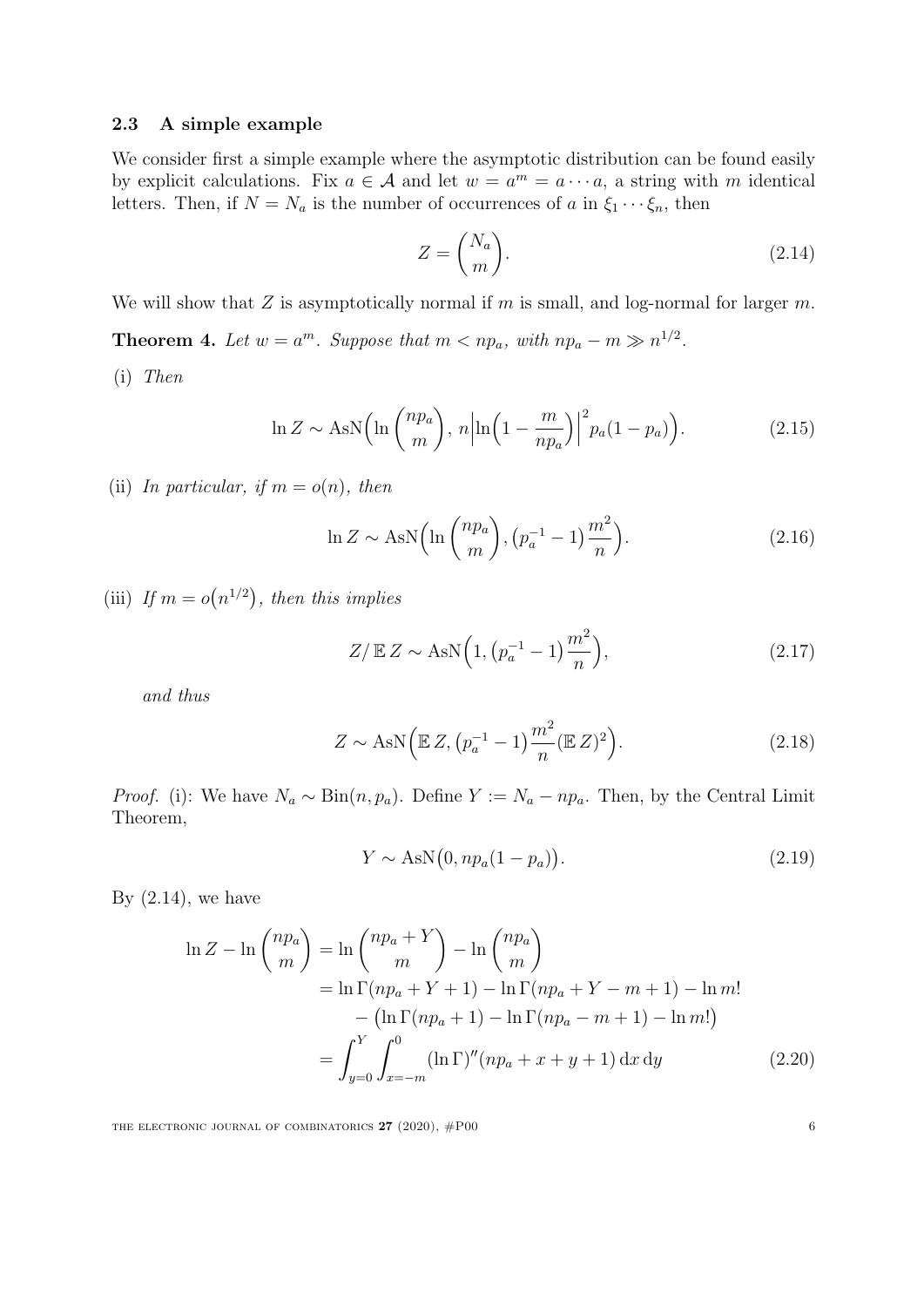where  $\Gamma(x)$  is the Euler gamma function. We fix a sequence  $\omega_n \to \infty$  such that  $np_a-m \gg$  $\omega_n \gg n^{1/2}$ ; this is possible by the assumption. Note that  $(2.19)$  implies that  $Y/\omega_n \longrightarrow 0$ , and thus  $\mathbb{P}(|Y| \leq \omega_n) \to 1$ . We may thus in the sequel assume  $|Y| \leq \omega_n$ . We assume also that *n* is so large that  $np_a - m \geq 2\omega_n > 0$ .

Stirling's formula implies, by taking the logarithm and differentiating twice (in the complex half-plane  $\text{Re } z > \frac{1}{2}$ , say)

$$
(\ln \Gamma)''(x) = \frac{1}{x} + O\Big(\frac{1}{x^2}\Big) = \frac{1}{x} \Big(1 + O\Big(\frac{1}{x}\Big)\Big), \qquad x \geqslant 1. \tag{2.21}
$$

Consequently, [\(2.20\)](#page-5-4) yields, noting the assumptions just made imply  $|Y| \leq \omega_n \leq \frac{1}{2}$  $rac{1}{2}(np_a (m),$ 

$$
\ln Z - \ln \binom{np_a}{m} = \int_{y=0}^{Y} \int_{x=-m}^{0} \frac{1}{np_a + x + y + 1} \left( 1 + O\left(\frac{1}{np_a - m}\right) \right) dx dy
$$
  
= 
$$
\int_{y=0}^{Y} \int_{x=-m}^{0} \frac{1}{np_a + x} \left( 1 + O\left(\frac{\omega_n}{np_a - m}\right) \right) dx dy
$$
  
= 
$$
\left( 1 + O\left(\frac{\omega_n}{np_a - m}\right) \right) Y \int_{x=-m}^{0} \frac{1}{np_a + x} dx
$$
  
= 
$$
(1 + o(1)) Y \ln \frac{np_a}{np_a - m}.
$$
 (2.22)

Consequently, using also [\(2.19\)](#page-5-3), we obtain

$$
\frac{\ln Z - \ln {n p_a \choose m}}{n^{1/2} |\ln \left(1 - \frac{m}{n p_a}\right)|} = \left(1 + o_p(1)\right) \frac{Y}{n^{1/2}} \stackrel{\text{d}}{\longrightarrow} N\left(0, p_a(1 - p_a)\right),\tag{2.23}
$$

which is equivalent to  $(2.15)$ .

- [\(ii\):](#page-5-6) If  $m = o(n)$ , then  $\left| \ln \left( 1 \frac{m}{np} \right) \right|$  $\left\lfloor \frac{m}{np_a}\right\rfloor\right\rfloor \sim \frac{m}{np_a}$  $\frac{m}{np_a}$ , and [\(2.16\)](#page-5-7) follows.
- [\(iii\):](#page-5-8) If  $m = o(n^{1/2})$  $m = o(n^{1/2})$  $m = o(n^{1/2})$ , then [\(ii\)](#page-5-6) applies, so [\(2.16\)](#page-5-7) holds; hence Lemma 2 implies

$$
Z / \binom{np_a}{m} \sim \text{AsN}\Big(1, \big(p_a^{-1} - 1\big)\frac{m^2}{n}\Big). \tag{2.24}
$$

Furthermore,

$$
\mathbb{E}Z = \binom{n}{m} p_a^m = \frac{n^m e^{O(m^2/n)}}{m!} p_a^m \sim \frac{n^m}{m!} p_a^m \tag{2.25}
$$

 ${^{np_a}_{m}}\rangle \sim \frac{n^mp_a^m}{m!}$ and, similarly,  $\binom{np_a}{m}$  $\frac{m p_a^m}{m!}$ . Hence,  $\mathbb{E} Z \sim {n p_a \choose m}$  $_{m}^{np_a}$  and [\(2.17\)](#page-5-9) follows from [\(2.24\)](#page-6-0); [\(2.18\)](#page-5-10) is  $\Box$ an immediate consequence.

<span id="page-6-1"></span>**Example 5.** Let  $w = a^m$  as in Theorem [4,](#page-5-0) and let  $m \sim c \sqrt{a}$  $\overline{n}$  for some  $c > 0$ . Then, as  $n \to \infty$ , by Theorem [4](#page-5-0)[\(ii\),](#page-5-6) with  $Z = Z_n$ ,  $z_n := \binom{n p_a}{m}$  $\binom{ap_a}{m}$  and  $\sigma^2 := c^2(p_a - 1),$ 

$$
\ln Z_n \sim \text{AsN}\big(\ln z_n, \sigma^2\big) \tag{2.26}
$$

<span id="page-6-0"></span>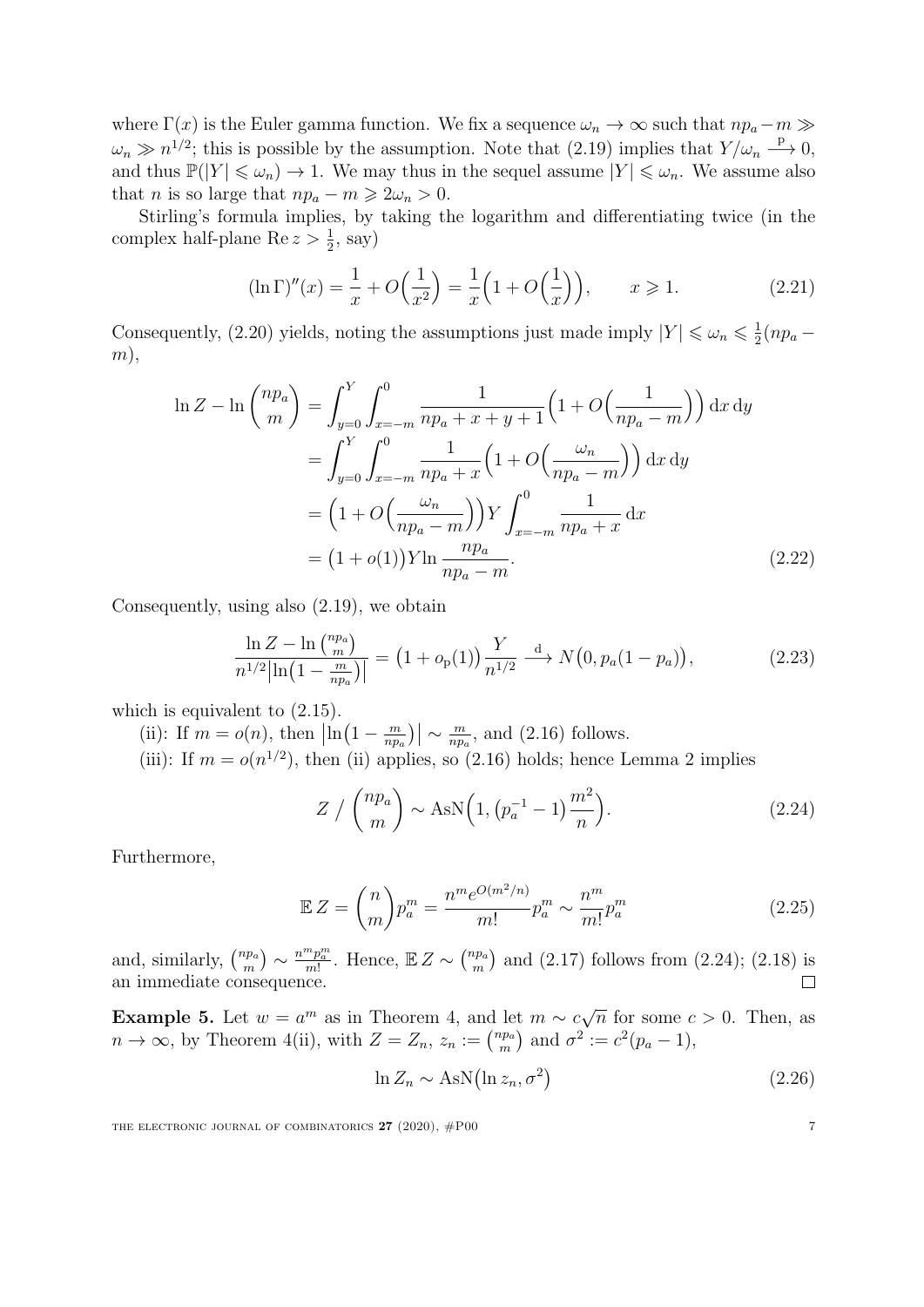and thus

$$
\ln \frac{Z_n}{z_n} \xrightarrow{d} N(0, \sigma^2). \tag{2.27}
$$

Hence,  $Z_n/z_n$  converges in distribution to a log-normal distribution, so  $Z_n$  is asymptotically log-normal but not asymptotically normal. See also Remark [3.](#page-4-1)

#### 2.4 General results

We now present our main results. However, first we discuss the road map of our approach. First, we observe that the representation  $(2.3)$  shows that Z can be viewed as a U-statistic. For convenience, we consider  $Z^*$  in [\(2.7\)](#page-3-1), which differs from  $Z$  by a constant factor only, and show in [\(3.18\)](#page-10-0) that  $Z^* - \mathbb{E} Z^*$  can be decomposed into a sum  $\sum_{\ell=1}^m V_\ell$  of orthogonal random variables  $V_{\ell}$  such that, when m is not too large,  $\text{Var}\left(\sum_{\ell=2}^{m} \overline{V_{\ell}}\right) = o(\text{Var } V_1)$ . Next, in Lemma [14](#page-14-0) we prove that  $V_1$  appropriately normalized converges to the standard normal distribution. This will allow us to conclude the asymptotic normality of Z.

Here, we only consider the region  $m = o(n^{1/2})$ . First, for  $m = o(n^{1/3})$  we claim that the number of subsequence occurrences always is asymptotically normal.

<span id="page-7-0"></span>**Theorem 6.** If  $m = o(n^{1/3})$ , then

<span id="page-7-2"></span>
$$
Z \sim \text{AsN}\left(\binom{n}{m}p_w, \sigma_1^2 p_w^2\right),\tag{2.28}
$$

where

$$
\sigma_1^2 = \sum_{i=1}^n \sum_{a \in \mathcal{A}} p_a^{-1} \left( \sum_{j: w_j = a} {i-1 \choose j-1} {n-i \choose m-j} \right)^2 - n {n-1 \choose m-1}^2.
$$
 (2.29)

Furthermore,  $\mathbb{E} Z = \binom{n}{m}$  $\binom{n}{m} p_w$  and  $\text{Var } Z \sim p_w^2 \sigma_1^2$ .

In the second main result, we restrict the patterns  $w$  to such that are not typical for the random text; however, we will allow  $m = o(n^{1/2})$ .

<span id="page-7-1"></span>**Theorem 7.** Let  $\mathbf{q} = (q_a)_{a \in \mathcal{A}}$  be the proportions of the letters in w, i.e.,  $q_a := \frac{1}{m} \sum_{j=1}^m \mathbf{1}\{w_j =$ a}. Suppose that  $\liminf_{n\to\infty} ||\mathbf{q} - \mathbf{p}|| > 0$ . If further  $m = o(n^{1/2})$ , then we have the asymptotic normality

$$
Z \sim \text{AsN}\left(\binom{n}{m}p_w, \sigma_1^2 p_w^2\right),\tag{2.30}
$$

where  $\sigma_1^2$  is given by [\(2.29\)](#page-7-2). Furthermore,  $\mathbb{E} Z = \binom{n}{m}$  $\binom{n}{m} p_w$  and  $\text{Var } Z \sim p_w^2 \sigma_1^2$ .

We prove both theorems in Section [3.5](#page-15-0) after some preliminary results as presented in the next section.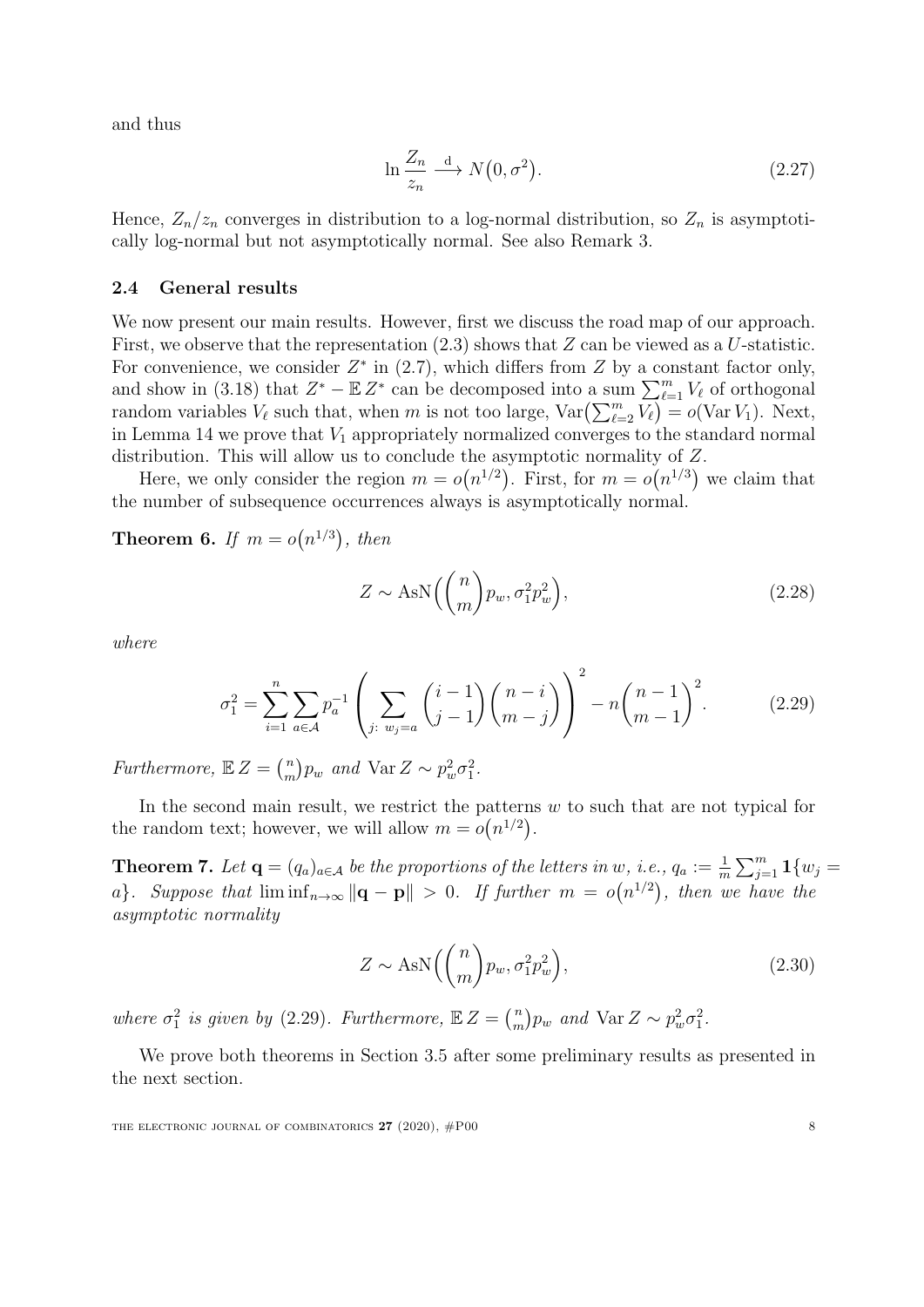# <span id="page-8-0"></span>3 Analysis and Proofs

In this section we will prove our main results. We start with some preliminaries.

### 3.1 Preliminaries and more notation

<span id="page-8-1"></span>Let, for  $a \in \mathcal{A}$ ,

$$
\varphi_a(x) := p_a^{-1} \mathbf{1} \{ x = a \} - 1. \tag{3.1}
$$

Thus, letting  $\xi$  be any random variable with the distribution of  $\xi_i$ ,

<span id="page-8-4"></span>
$$
\mathbb{E}\,\varphi_a(\xi) = 0, \qquad a \in \mathcal{A}.\tag{3.2}
$$

Let  $p_* := \min_a p_a$  and

<span id="page-8-6"></span><span id="page-8-2"></span>
$$
B := p_*^{-1} - 1.
$$
\n(3.3)

**Lemma 8.** Let  $\varphi_a$  and B be as above.

(i) For every  $a \in \mathcal{A}$ ,

<span id="page-8-3"></span>
$$
\mathbb{E}\left[\varphi_a(\xi)^2\right] = p_a^{-1} - 1 \leqslant B. \tag{3.4}
$$

(ii) For some  $c_1 > 0$  and every  $a \in \mathcal{A}$ ,

<span id="page-8-5"></span>
$$
\|\varphi_a(\xi)\|_2 = \left(p_a^{-1} - 1\right)^{1/2} \geqslant c_1. \tag{3.5}
$$

(iii) For any vector  $\mathbf{r} = (r_a)_{a \in \mathcal{A}}$  with  $\sum_a r_a = 1$ ,

<span id="page-8-7"></span>
$$
\left\| \sum_{a \in \mathcal{A}} r_a \varphi_a(\xi) \right\|_2 \geqslant \|\mathbf{r} - \mathbf{p}\| := \left( \sum_{a \in \mathcal{A}} |r_a - p_a|^2 \right)^{1/2}.
$$
 (3.6)

Proof. The definition [\(3.1\)](#page-8-1) yields

$$
\mathbb{E}[\varphi_a(\xi)^2] = p_a^{-2} \operatorname{Var}[1\{\xi = a\}] = p_a^{-2} p_a (1 - p_a) = p_a^{-1} - 1. \tag{3.7}
$$

Hence,  $(3.4)$  and  $(3.5)$  follow, with B given by  $(3.3)$ .

Finally, for every  $x \in \mathcal{A}$ , by [\(3.1\)](#page-8-1) again,

$$
\sum_{a \in \mathcal{A}} r_a \varphi_a(x) = r_x p_x^{-1} - \sum_{a \in \mathcal{A}} r_a = r_x / p_x - 1 \tag{3.8}
$$

and thus

$$
\mathbb{E}\left(\sum_{a\in\mathcal{A}}r_a\varphi_a(\xi)\right)^2 = \sum_{a\in\mathcal{A}}p_a\big(r_a/p_a-1\big)^2 = \sum_{a\in\mathcal{A}}p_a^{-1}\big(r_a-p_a\big)^2\tag{3.9}
$$

and [\(3.6\)](#page-8-5) follows.

THE ELECTRONIC JOURNAL OF COMBINATORICS  $27$  (2020),  $\#P00$  9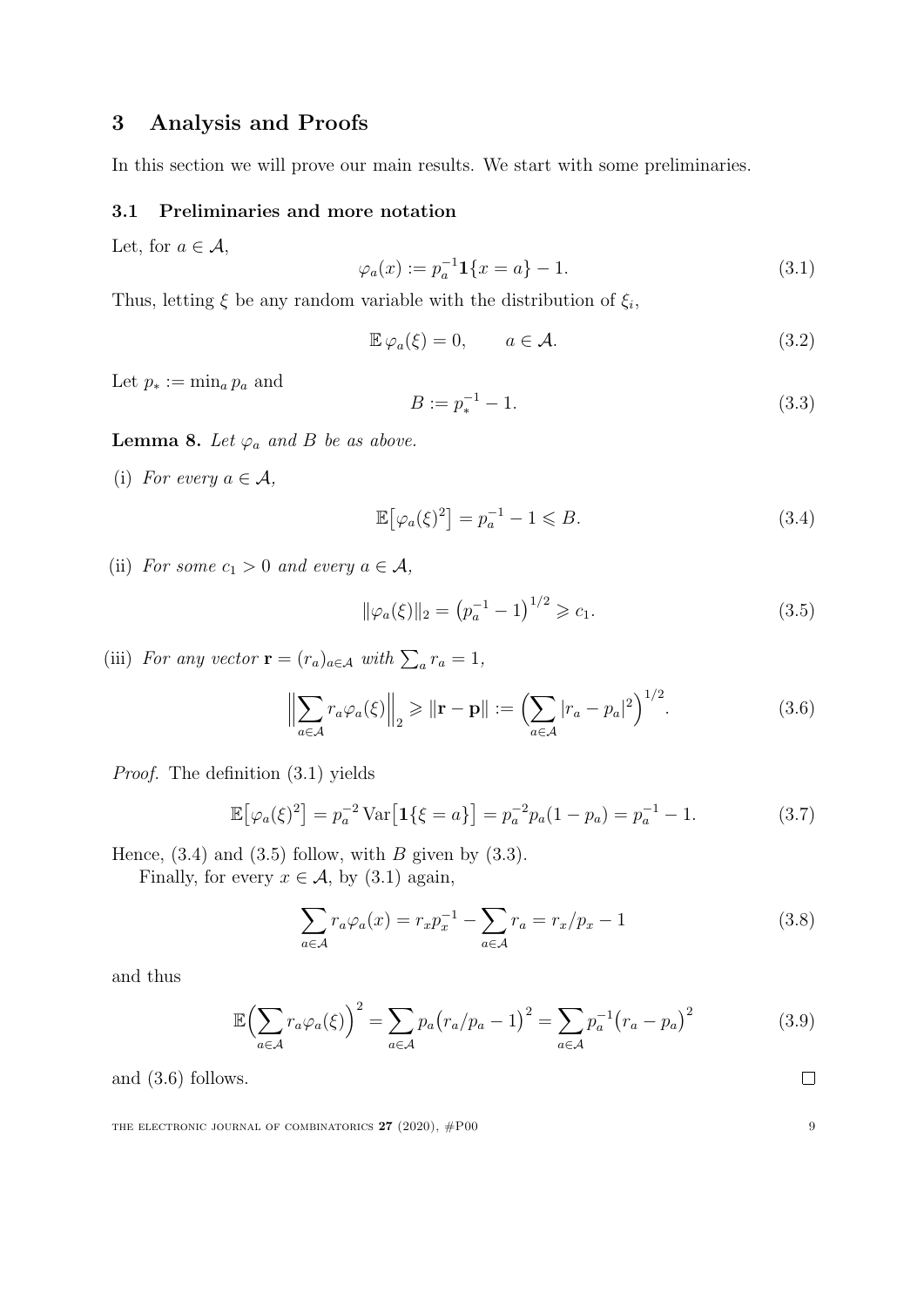#### <span id="page-9-0"></span>3.2 A decomposition

The representation  $(2.3)$  shows that Z is a special case of a U-statistic. (Recall that, in general, a U-statistic is a sum over subsets  $\alpha$  as in  $(2.3)$  of  $f(\xi_{\alpha_1},\ldots,\xi_{\alpha_k})$  for some function f.) For fixed m, the general theory of [\[10\]](#page-24-4) applies and yields asymptotic normality. (Cf. [\[13,](#page-24-16) Section 4] for a related problem.) For  $m \to \infty$  (our main interest), we can still use the orthogonal decomposition of [\[10\]](#page-24-4), which in our case takes the following form.

By the definitions in Section [2.1](#page-2-1) and [\(3.1\)](#page-8-1),

$$
Y_{\alpha} = \prod_{j=1}^{m} (p_{w_j}^{-1} 1\{\xi_{\alpha_j} = w_j\}) = \prod_{j=1}^{m} (\varphi_{w_j}(\xi_{\alpha_j}) + 1).
$$
 (3.10)

By multiplying out this product, we obtain

$$
Y_{\alpha} = \sum_{\gamma \subseteq [m]} \prod_{j \in \gamma} \varphi_{w_j}(\xi_{\alpha_j}). \tag{3.11}
$$

Hence,

<span id="page-9-1"></span>
$$
Z^* = \sum_{\alpha \in \binom{[n]}{m}} Y_{\alpha} = \sum_{\alpha \in \binom{[n]}{m}} \sum_{\gamma \subseteq [m]} \prod_{j \in \gamma} \varphi_{w_j}(\xi_{\alpha_j}) = \sum_{\alpha \in \binom{[n]}{m}} \sum_{\gamma \subseteq [m]} \prod_{k=1}^{|\gamma|} \varphi_{w_{\gamma_k}}(\xi_{\alpha_{\gamma_k}}). \tag{3.12}
$$

We rearrange this sum. First, let  $\ell := |\gamma| \in [m]$ , and consider all terms with a given  $\ell$ . For each  $\alpha$  and  $\gamma$ , with  $|\gamma| = \ell$ , let

$$
\alpha_{\gamma} := {\alpha_{\gamma_1}, \dots, \alpha_{\gamma_\ell}} \in \binom{[n]}{\ell}.
$$
\n(3.13)

<span id="page-9-3"></span>For given  $\gamma \in \binom{[m]}{\ell}$  $\binom{n}{\ell}$  and  $\beta \in \binom{[n]}{\ell}$  $\binom{n}{\ell}$ , the number of  $\alpha \in \binom{[n]}{m}$  $\binom{[n]}{m}$  such that  $\alpha_{\gamma} = \beta$  equals the number of ways to choose, for each  $k \in [\ell + 1]$ ,  $\gamma_k - \gamma_{k-1} - 1$  elements of  $\alpha$  in a gap of length  $\beta_k - \beta_{k-1} - 1$ , where we define  $\beta_0 = \gamma_0 = 0$  and  $\beta_{\ell+1} = n + 1$ ,  $\gamma_{\ell+1} = m + 1$ ; this number is

<span id="page-9-2"></span>
$$
c(\beta, \gamma) := \prod_{k=1}^{\ell+1} \binom{\beta_k - \beta_{k-1} - 1}{\gamma_k - \gamma_{k-1} - 1}.
$$
\n(3.14)

Consequently, combining the terms in [\(3.12\)](#page-9-1) with the same  $\alpha_{\gamma}$ ,

$$
Z^* = \sum_{\ell=0}^m \sum_{\gamma \in \binom{[m]}{\ell}} \sum_{\beta \in \binom{[n]}{\ell}} c(\beta, \gamma) \prod_{k=1}^\ell \varphi_{w_{\gamma_k}}(\xi_{\beta_k}). \tag{3.15}
$$

We define, for  $0 \leq \ell \leq m$  and  $\beta \in \binom{[n]}{\ell}$  $_{\ell}^{n]}\big),$ 

<span id="page-9-4"></span>
$$
V_{\ell,\beta} := \sum_{\gamma \in \binom{[m]}{\ell}} c(\beta,\gamma) \prod_{k=1}^{\ell} \varphi_{w_{\gamma_k}}(\xi_{\beta_k}) \tag{3.16}
$$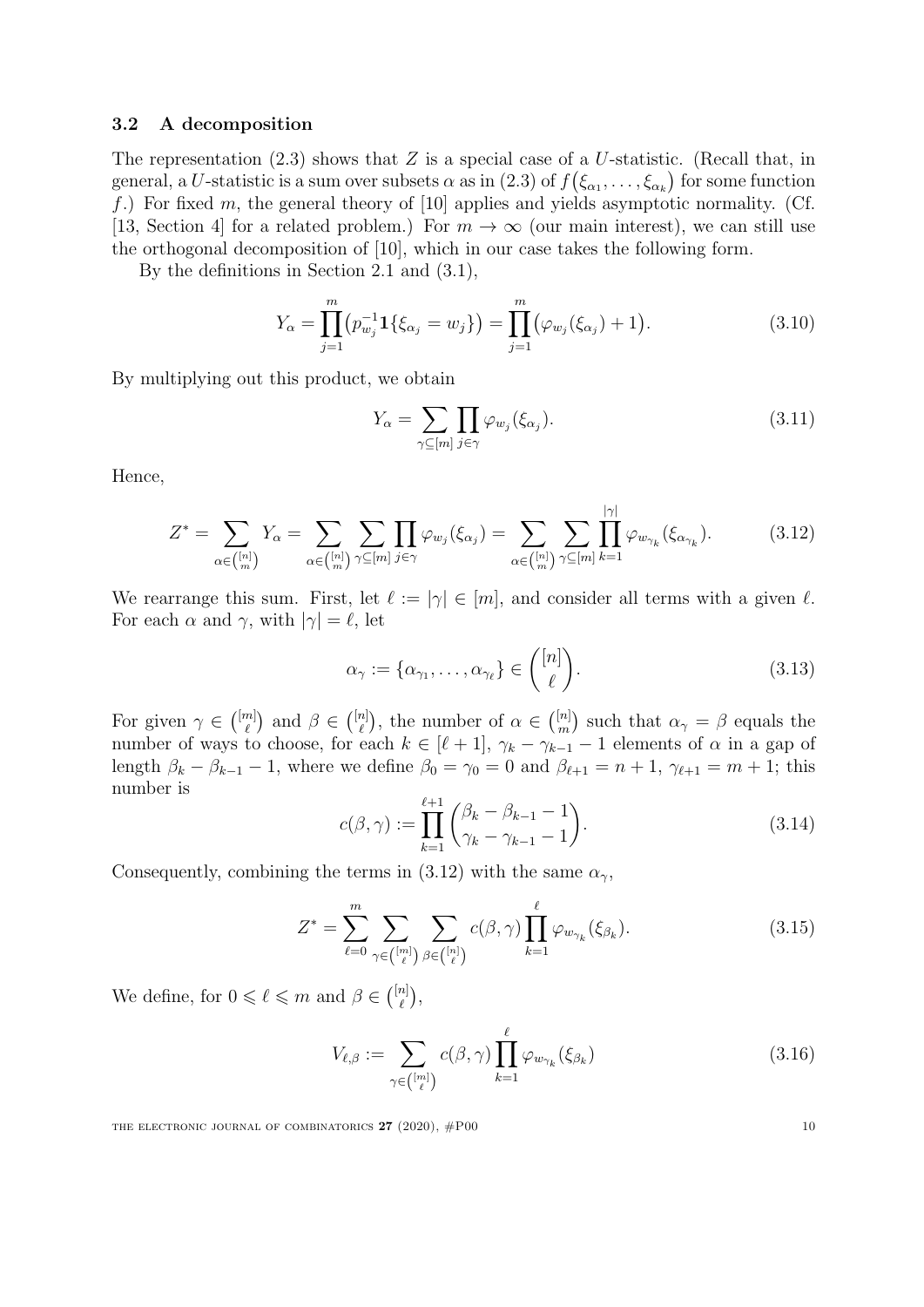<span id="page-10-3"></span>and

$$
V_{\ell} := \sum_{\beta \in \binom{[n]}{\ell}} V_{\ell, \beta}.
$$
\n(3.17)

Thus [\(3.15\)](#page-9-2) yields the decomposition

<span id="page-10-0"></span>
$$
Z^* = \sum_{\ell=0}^m V_\ell.
$$
 (3.18)

For  $\ell = 0$ ,  $\binom{[n]}{0}$  $\binom{n}{0}$  contains only the empty set  $\emptyset$ , and

$$
V_0 = V_{0,\emptyset} = \binom{n}{m} = \mathbb{E} Z^*.
$$
\n
$$
(3.19)
$$

Furthermore, note that two summands in  $(3.15)$  with different  $\beta$  are orthogonal, as a consequence of [\(3.2\)](#page-8-6) and independence of different  $\xi_i$ . Consequently, the variables  $V_{\ell,\beta}$  ( $\ell \in$  $[m], \beta \in \binom{[n]}{\ell}$  $\binom{n}{\ell}$ ) are orthogonal, and hence the variables  $V_{\ell}$   $(\ell = 0, \ldots, m)$  are orthogonal. Let

<span id="page-10-4"></span>
$$
\sigma_{\ell}^2 := \text{Var}(V_{\ell}) = \mathbb{E} V_{\ell}^2 = \sum_{\beta \in \binom{[n]}{\ell}} \mathbb{E} V_{\ell,\beta}^2, \qquad 1 \leqslant \ell \leqslant m. \tag{3.20}
$$

Note also that by the combinatorial definition of  $c(\beta, \gamma)$  given before [\(3.14\)](#page-9-3), we see that

<span id="page-10-5"></span>
$$
\sum_{\beta \in \binom{[n]}{\ell}} c(\beta, \gamma) = \binom{n}{m},\tag{3.21}
$$

since this is just the number of  $\alpha \in \binom{[n]}{m}$  $\binom{[n]}{m}$ , and

$$
\sum_{\gamma \in \binom{[m]}{\ell}} c(\beta, \gamma) = \binom{n - \ell}{m - \ell},\tag{3.22}
$$

since this sum is the total number of ways to choose  $m - \ell$  elements of the  $n - \ell$  elements of  $\alpha$  in the gaps.

#### 3.3 The projection method

We use the projection method used by [\[10\]](#page-24-4) to prove asymptotic normality for U-statistics. Translated to the present setting, the idea of the projection method is to approximate  $Z^* - \mathbb{E} Z^* = Z^* - V_0$  by  $V_1$ , thus ignoring all terms with  $\ell \geq 2$  in the sum in [\(3.18\)](#page-10-0). In order to do this, we estimate variances.

First, by [\(3.4\)](#page-8-2) and the independence of the  $\xi_i$ ,

<span id="page-10-1"></span>
$$
\left\| \prod_{k=1}^{\ell} \varphi_{w_{\gamma_k}}(\xi_{\beta_k}) \right\|_2 = \left( \prod_{k=1}^{\ell} \mathbb{E} \left| \varphi_{w_{\gamma_k}}(\xi_{\beta_k}) \right|^2 \right)^{1/2} \leqslant B^{\ell/2}.
$$
 (3.23)

<span id="page-10-2"></span>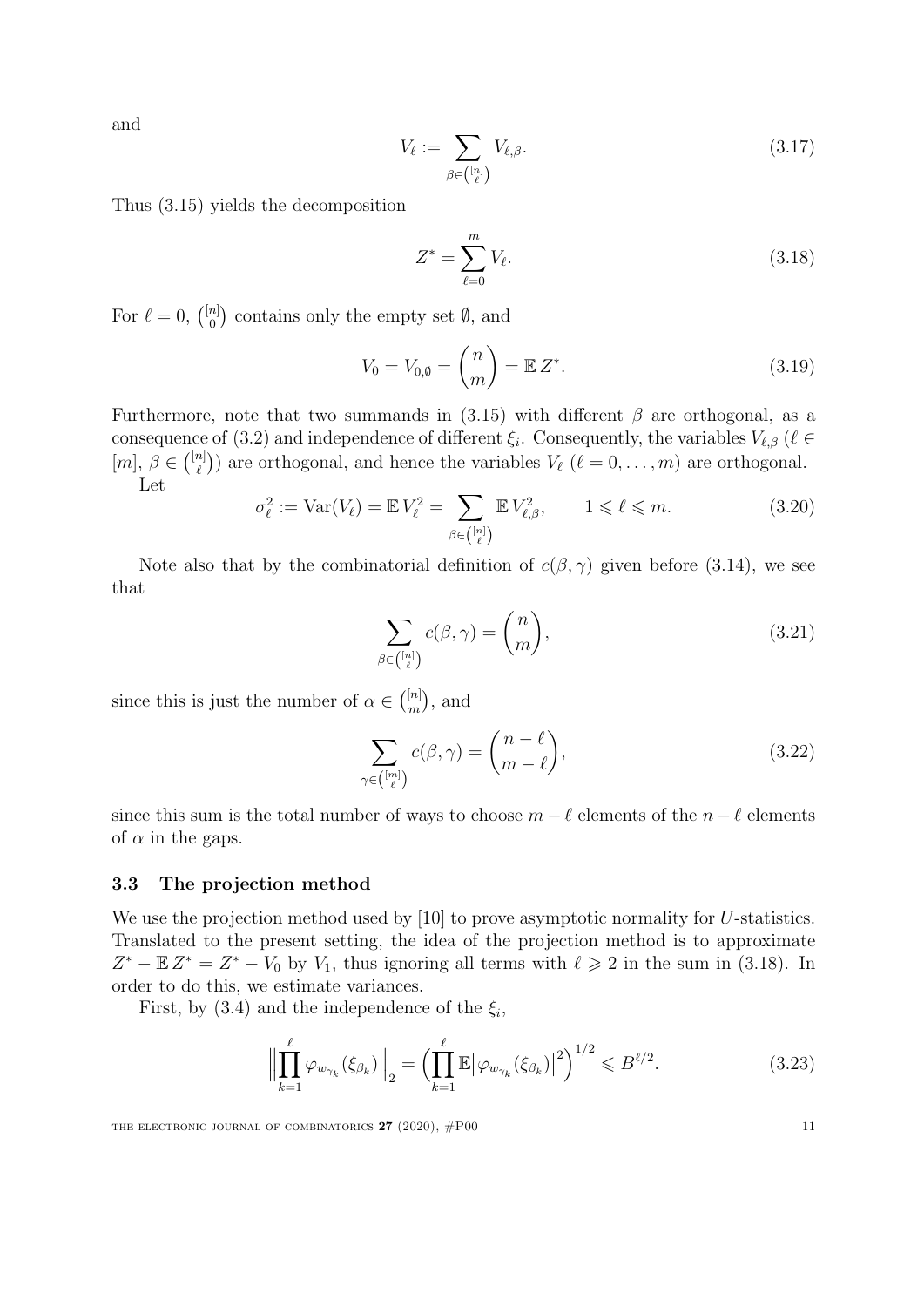By Minkowski's inequality, [\(3.16\)](#page-9-4), [\(3.23\)](#page-10-1) and [\(3.22\)](#page-10-2),

$$
||V_{\ell,\beta}||_2 \leq \sum_{\gamma \in \binom{[m]}{\ell}} c(\beta,\gamma) B^{\ell/2} = B^{\ell/2} \binom{n-\ell}{m-\ell} \tag{3.24}
$$

or, equivalently,

<span id="page-11-4"></span>
$$
\mathbb{E}V_{\ell,\beta}^2 \leqslant B^{\ell} \binom{n-\ell}{m-\ell}^2. \tag{3.25}
$$

This leads to the following estimates.

<span id="page-11-3"></span>Lemma 9. For  $1 \leq \ell \leq m$ ,

$$
\sigma_{\ell}^{2} := \mathbb{E} V_{\ell}^{2} \leq \widehat{\sigma}_{\ell}^{2} := B^{\ell} \binom{n}{\ell} \binom{n-\ell}{m-\ell}^{2}.
$$
 (3.26)

*Proof.* The definition of  $V_{\ell}$  in [\(3.17\)](#page-10-3) and [\(3.25\)](#page-11-0) yield, since the summands  $V_{\ell,\beta}$  are orthogonal,

$$
\sigma_{\ell}^2 := \mathbb{E} V_{\ell}^2 = \sum_{\beta \in \binom{[n]}{\ell}} \mathbb{E} V_{\ell,\beta}^2 \leqslant {n \choose \ell} B^{\ell} \binom{n-\ell}{m-\ell}^2, \tag{3.27}
$$

as needed.

Note that, for  $1 \leqslant \ell < m,$ 

$$
\frac{\widehat{\sigma}_{\ell+1}^2}{\widehat{\sigma}_{\ell}^2} = B \frac{{n \choose \ell+1} {n-\ell-1 \choose m-\ell-1}^2}{n \choose \ell \choose m-\ell}^2 = B \frac{n-\ell}{\ell+1} \left(\frac{m-\ell}{n-\ell}\right)^2 \leq B \frac{m^2}{(\ell+1)n}.
$$
 (3.28)

<span id="page-11-5"></span>Lemma 10. If  $m \le B^{-1/2} n^{1/2}$ , then

$$
\text{Var}\big(Z^* - V_1\big) \leqslant B^2 m^2 \binom{n-1}{m-1}^2. \tag{3.29}
$$

*Proof.* By [\(3.28\)](#page-11-1) and the assumption, for  $1 \leqslant \ell < m,$ 

$$
\frac{\widehat{\sigma}_{\ell+1}^2}{\widehat{\sigma}_{\ell}^2} \leqslant \frac{1}{\ell+1} \leqslant \frac{1}{2},\tag{3.30}
$$

and thus, summing a geometric series,

$$
\operatorname{Var}\left(Z^* - V_1\right) = \sum_{\ell=2}^m \operatorname{Var}\left(V_\ell\right) \leq \sum_{\ell=2}^m \widehat{\sigma}_\ell^2 \leq \sum_{\ell=2}^m 2^{2-\ell} \widehat{\sigma}_2^2 \leq 2\widehat{\sigma}_2^2
$$

$$
= B^2 n(n-1) \binom{n-2}{m-2}^2 \leq B^2 m^2 \binom{n-1}{m-1}^2. \tag{3.31}
$$

 $\Box$ 

<span id="page-11-2"></span><span id="page-11-1"></span><span id="page-11-0"></span> $\Box$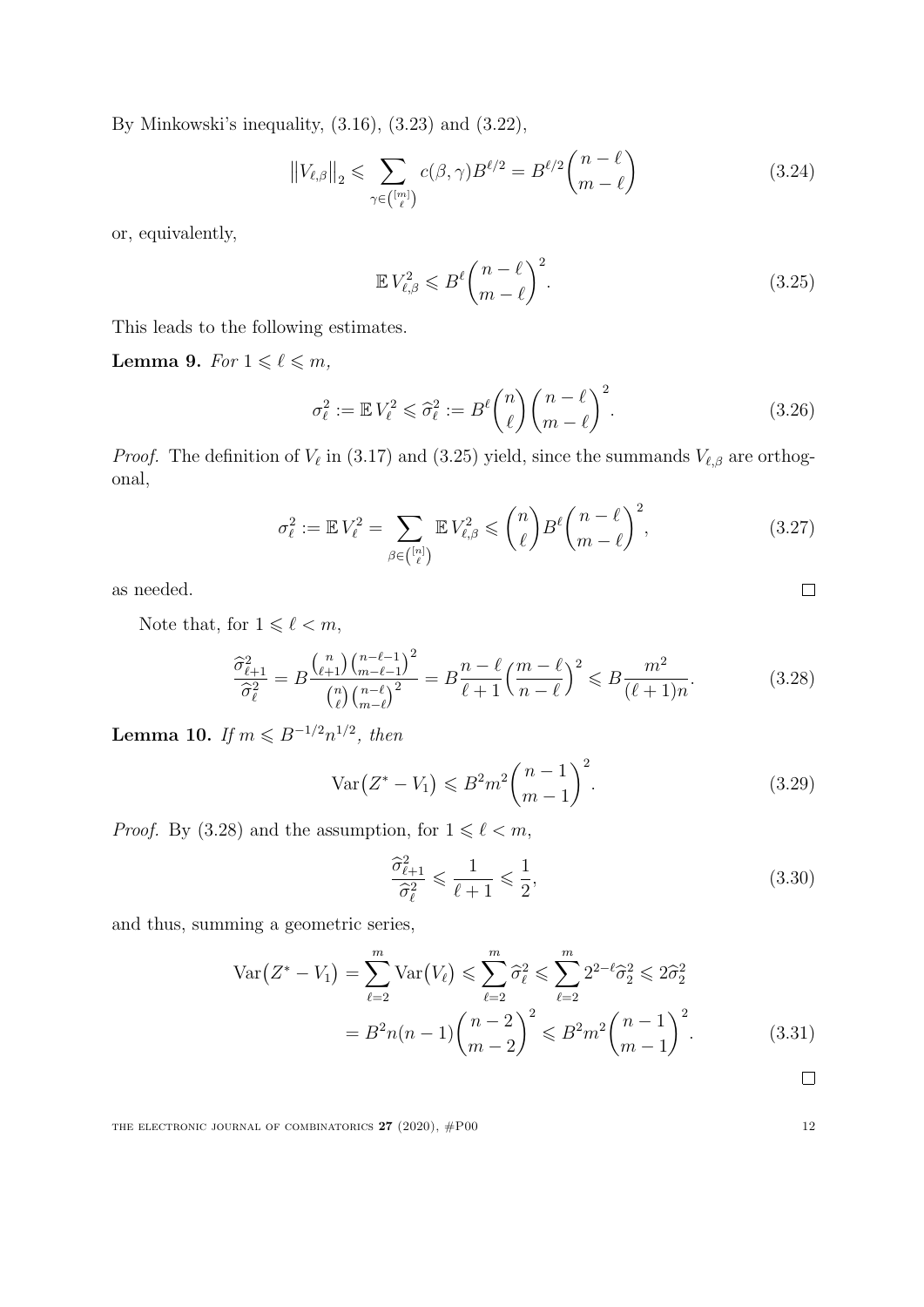## 3.4 The first term  $V_1$

For  $\ell = 1$ , we identify  $\binom{[n]}{\ell}$  $\binom{n}{\ell}$  and  $[n]$ , and we write  $V_{1,i} := V_{1,\{i\}}$ . Note that, by  $(3.14)$ ,

$$
c(i,j) := c({i}, {j}) = {i-1 \choose j-1} {n-i \choose m-j}.
$$
\n(3.32)

<span id="page-12-8"></span>Remark 11. For later use, we define also

<span id="page-12-6"></span><span id="page-12-0"></span>
$$
\pi(i,j) := \frac{c(i,j)}{c(1,1)} = \frac{c(i,j)}{\binom{n-1}{m-1}}.
$$
\n(3.33)

Then, for fixed i,  $(\pi(i, j))_j$  is a (shifted) hypergeometric distribution denoted as HGe:

$$
\pi(i,j) = \mathbb{P}(X = j - 1) = \frac{\binom{i-1}{j-1}\binom{n-i}{m-j}}{\binom{n-1}{m-1}}
$$
\n(3.34)

which we write as

$$
X \sim \text{HGe}(n-1, m-1, i-1). \tag{3.35}
$$

For  $\ell = 1$ , [\(3.17\)](#page-10-3) and [\(3.16\)](#page-9-4) become

<span id="page-12-7"></span><span id="page-12-4"></span><span id="page-12-1"></span>
$$
V_1 = \sum_{i=1}^{n} V_{1,i} \tag{3.36}
$$

with, using [\(3.32\)](#page-12-0),

$$
V_{1,i} = \sum_{j=1}^{m} c(i,j)\varphi_{w_j}(\xi_i) = \sum_{j=1}^{m} {i-1 \choose j-1} {n-i \choose m-j} \varphi_{w_j}(\xi_i).
$$
 (3.37)

Note that  $V_{1,i}$  is a function of  $\xi_i$ , and thus the random variables  $V_{1,i}$  are independent. Furthermore, [\(3.2\)](#page-8-6) implies  $\mathbb{E} V_{1,i} = 0$ . Let

<span id="page-12-2"></span>
$$
\tau_i^2 := \text{Var}\, V_{1,i} = \mathbb{E}\, V_{1,i}^2. \tag{3.38}
$$

Then, see [\(3.20\)](#page-10-4),

$$
\sigma_1^2 = \text{Var } V_1 = \sum_{i=1}^n \text{Var } V_{1,i} = \sum_{i=1}^n \tau_i^2. \tag{3.39}
$$

Observe that it follows from [\(3.37\)](#page-12-1) and [\(3.1\)](#page-8-1) that

$$
\tau_i^2 = \sum_{a \in \mathcal{A}} p_a^{-1} \left( \sum_{j: w_j = a} {i-1 \choose j-1} {n-i \choose m-j} \right)^2 - {n-1 \choose m-1}^2.
$$
 (3.40)

<span id="page-12-5"></span><span id="page-12-3"></span>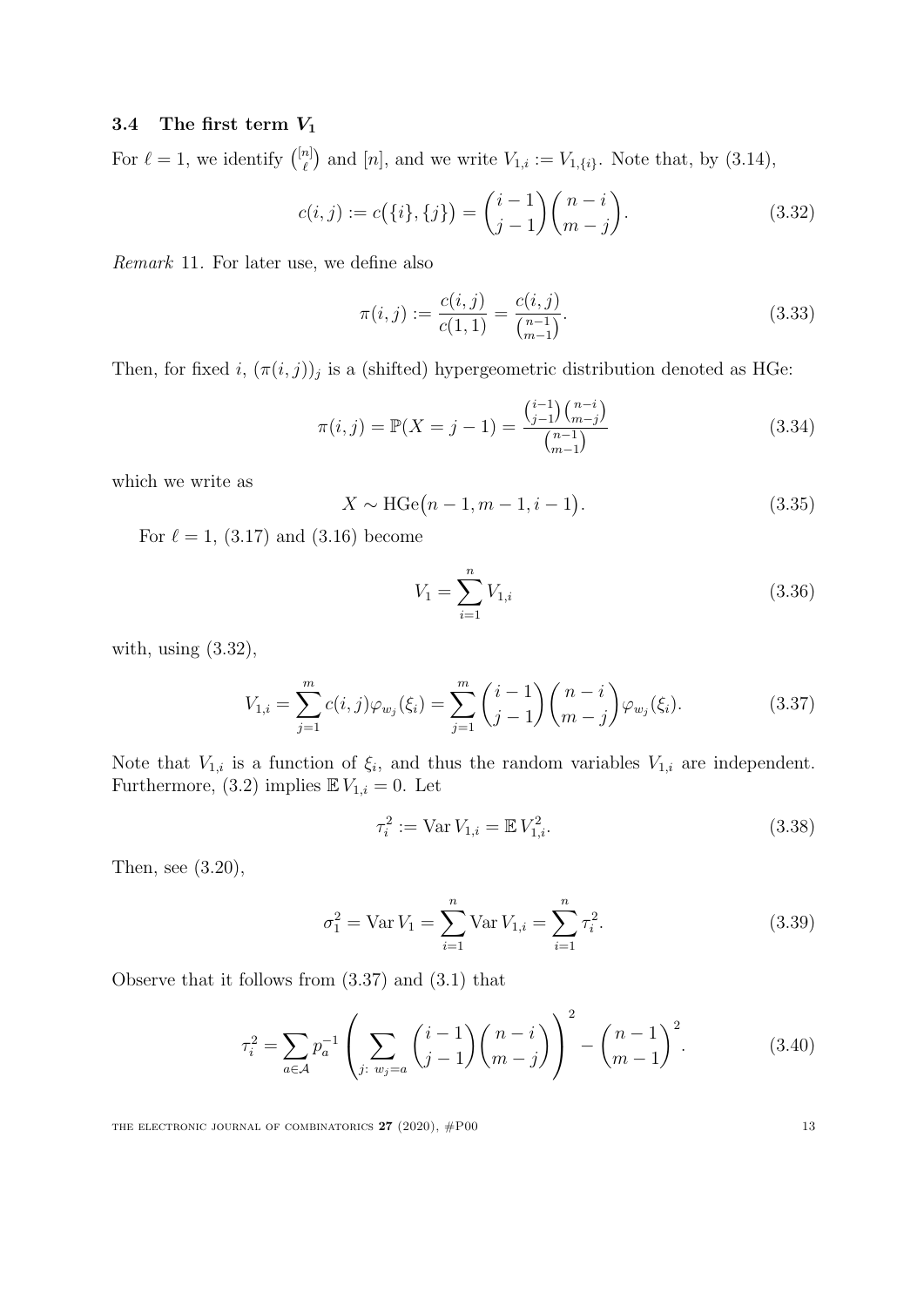Taking  $\ell = 1$  in [\(3.25\)](#page-11-0) yields the upper bound

$$
\tau_i^2 = \mathbb{E} V_{1,i}^2 \leqslant B \binom{n-1}{m-1}^2, \qquad i \in [n]. \tag{3.41}
$$

Summing over  $i$ , or using  $(3.26)$ , we obtain

<span id="page-13-4"></span>
$$
\sigma_1^2 := \mathbb{E} V_1^2 \leqslant \hat{\sigma}_1^2 := Bn \binom{n-1}{m-1}^2.
$$
 (3.42)

Remark 12. The upper bound [\(3.42\)](#page-13-0), which is the case  $\ell = 1$  of Lemma [9,](#page-11-3) is achievable. Indeed, for  $w = a \cdots a$ , by  $(3.40)$ ,

<span id="page-13-0"></span>
$$
\tau_i^2 = (p_a^{-1} - 1) \binom{n-1}{m-1}^2,\tag{3.43}
$$

and thus by  $(3.39)$ ,

<span id="page-13-6"></span>
$$
\sigma_1^2 = n(p_a^{-1} - 1) \binom{n-1}{m-1}^2.
$$
\n(3.44)

Now choose a to minimize  $p_a$  and recall [\(3.3\)](#page-8-4).

We will see in Lemma [16](#page-16-0) that the bound  $(3.42)$  is sharp within a constant factor much more generally.

We show also a general lower bound. This too is sharp, see Section [4.1.](#page-17-1)

<span id="page-13-5"></span>**Lemma 13.** There exists  $c, c' > 0$  such that

$$
\sigma_1^2 \geqslant \frac{c}{m}\widehat{\sigma}_1^2 = c' \frac{n}{m} {n-1 \choose m-1}^2.
$$
\n(3.45)

Proof. We consider the first term in the sum in [\(3.37\)](#page-12-1) separately, and write

$$
V_{1,i} = c(i,1)\varphi_{w_1}(\xi_i) + V'_{1,i},\tag{3.46}
$$

where

$$
V'_{1,i} := \sum_{j=2}^{m} c(i,j) \varphi_{w_j}(\xi_i).
$$
 (3.47)

We have, by  $(3.32), c(i, 1) = {n-i \choose m-i}$  $_{m-1}^{n-i}$ ). Consequently, for any  $i \in [n]$ ,

$$
\frac{c(i,1)}{c(1,1)} = \frac{\binom{n-i}{m-1}}{\binom{n-1}{m-1}} = \frac{\prod_{k=0}^{m-2} (n-i-k)}{\prod_{k=0}^{m-2} (n-1-k)} = \prod_{k=0}^{m-2} \left(1 - \frac{i-1}{n-1-k}\right)
$$

<span id="page-13-3"></span><span id="page-13-2"></span><span id="page-13-1"></span>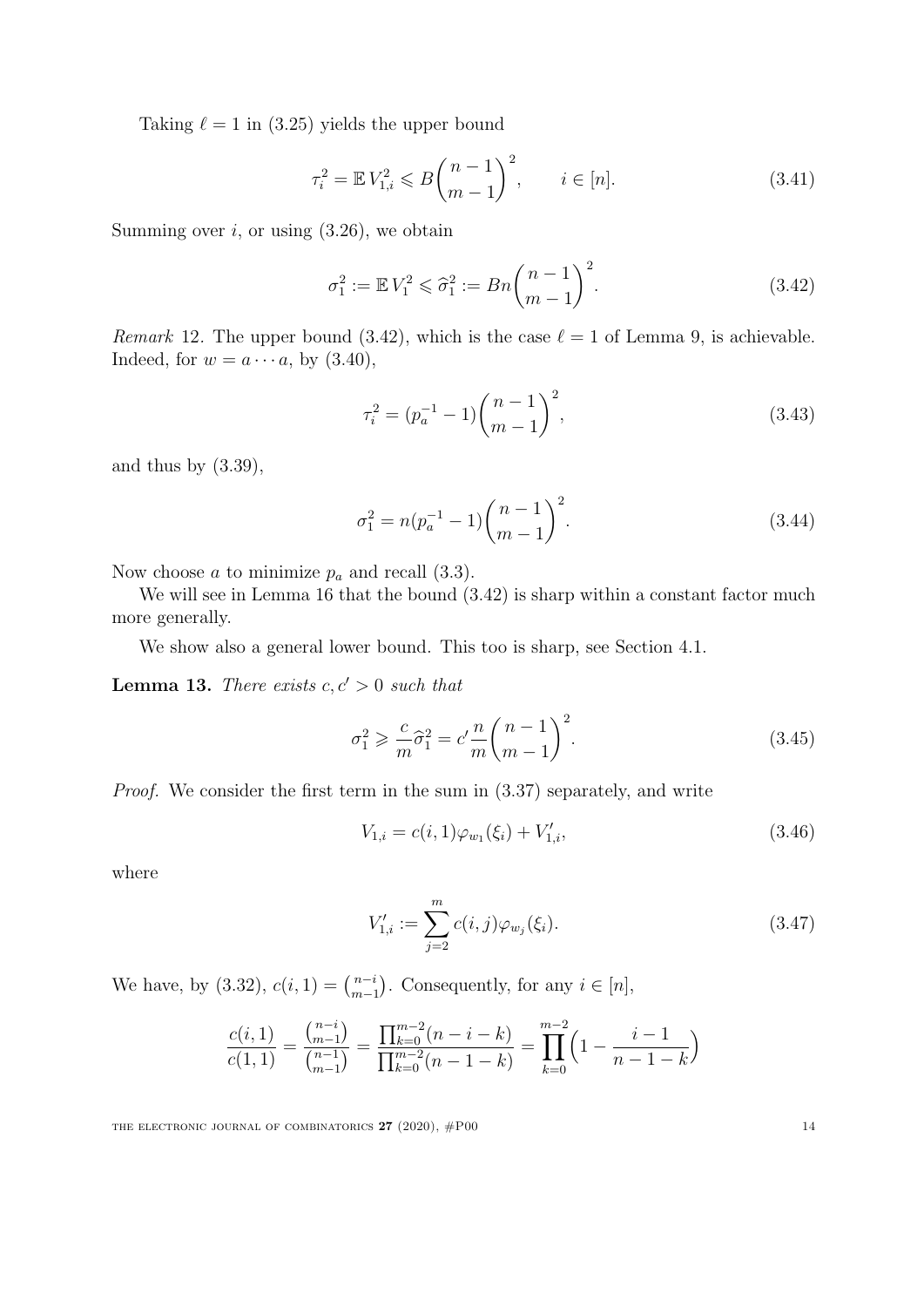<span id="page-14-1"></span>
$$
\geqslant 1 - \sum_{k=0}^{m-2} \frac{i-1}{n-1-k} \geqslant 1 - \frac{m(i-1)}{n-m+1}.
$$
\n(3.48)

Let  $\delta \leq 1/4$  be a fixed small positive number, chosen later. Assume that  $i \leq 1+\delta n/m$ . In particular, either  $i = 1$  or  $m \leq m(i - 1) \leq \delta n < n/2$ , and thus [\(3.48\)](#page-14-1) implies

<span id="page-14-4"></span><span id="page-14-2"></span>
$$
\frac{c(i,1)}{c(1,1)} \geq 1 - \frac{m(i-1)}{n-m} \geq 1 - \frac{\delta n}{n/2} = 1 - 2\delta.
$$
 (3.49)

By [\(3.22\)](#page-10-2), [\(3.49\)](#page-14-2) implies

$$
\sum_{j=2}^{m} c(i,j) = {n-1 \choose m-1} - c(i,1) = c(1,1) - c(i,1) \le 2\delta c(1,1).
$$
 (3.50)

Hence, by [\(3.47\)](#page-13-1), Minkowski's inequality and [\(3.4\)](#page-8-2), cf. [\(3.24\)](#page-11-4),

$$
||V'_{1,i}||_2 \le \sum_{j=2}^m c(i,j) ||\varphi_{w_j}(\xi_i)||_2 \le \sum_{j=2}^m c(i,j) B^{1/2} \le 2\delta B^{1/2} c(1,1).
$$
 (3.51)

Furthermore, [\(3.5\)](#page-8-3) and [\(3.49\)](#page-14-2) yield

$$
||c(i,1)\varphi_{w_1}(\xi_i)||_2 \geq c(i,1)c_1 \geq c_1(1-2\delta)c(1,1) \geq \frac{1}{2}c_1c(1,1).
$$
 (3.52)

Finally, [\(3.46\)](#page-13-2) and the triangle inequality yield, using [\(3.52\)](#page-14-3) and [\(3.51\)](#page-14-4),

$$
||V_{1,i}||_2 \ge ||c(i,1)\varphi_{w_1}(\xi_i)||_2 - ||V'_{1,i}||_2 \ge (\frac{1}{2}c_1 - 2\delta B^{1/2})c(1,1).
$$
 (3.53)

We now choose  $\delta := c_1/(8B^{1/2})$ , and find that for some  $c_2 > 0$ ,

<span id="page-14-3"></span>
$$
\tau_i^2 := \|V_{1,i}\|_2^2 \ge c_2 c (1, 1)^2, \qquad i \le 1 + \delta n/m. \tag{3.54}
$$

Consequently, by [\(3.39\)](#page-12-3),

$$
\sigma_1^2 = \sum_{i=1}^n \tau_i^2 \ge \frac{\delta n}{m} c_2 c (1, 1)^2 = c_3 \frac{n}{m} {n-1 \choose m-1}^2.
$$
 (3.55)

This proves [\(3.45\)](#page-13-3), with  $c' := c_3$  and  $c = c'/B$ .

<span id="page-14-0"></span>**Lemma 14.** Suppose that  $m = o(n)$ . Then  $V_1$  is asymptotically normal:

$$
V_1/\sigma_1 \stackrel{\text{d}}{\longrightarrow} N(0,1). \tag{3.56}
$$

*Proof.* We show that the central limit theorem applies to the sum  $V_1 = \sum_i V_{1,i}$  in [\(3.36\)](#page-12-4). The terms  $V_{1,i}$  are independent and have means  $\mathbb{E} V_{1,i} = 0$ . We verify Lyapunov's condition.

<span id="page-14-5"></span>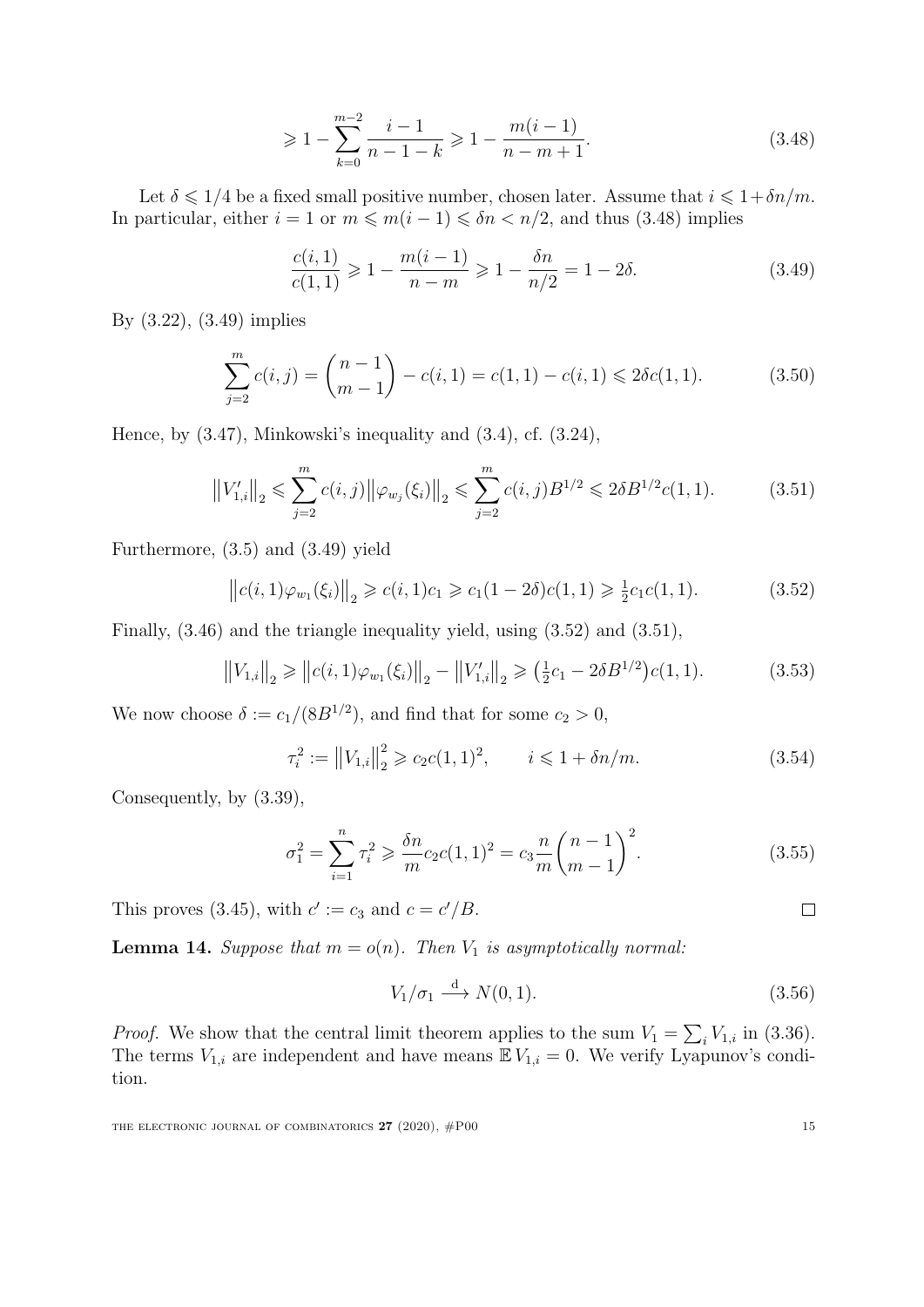The random variable  $\xi$  is defined on some probability space  $(\Omega, \mathcal{F}, P)$  and takes values in the finite set A. Thus the linear space V of functions  $\Omega \to \mathbb{R}$  of the form  $f(\xi)$  has finite dimension |A|. Moreover, every function in V is bounded. The  $L^2$  and  $L^3$  norms  $\|\cdot\|_2$ and  $\|\cdot\|_3$  are thus finite on V, and are thus both norms on the finite-dimensional vector space  $\mathcal{V}$ ; hence there exists a constant C such that for any function f,

<span id="page-15-2"></span><span id="page-15-1"></span>
$$
||f(\xi)||_3 \leq C||f(\xi)||_2. \tag{3.57}
$$

In particular, since the definition [\(3.37\)](#page-12-1) shows that  $V_{1,i}$  is a function of  $\xi_i \stackrel{d}{=} \xi$ ,

$$
||V_{1,i}||_3 \leq C||V_{1,i}||_2 = C\tau_i, \qquad 1 \leq i \leq n. \tag{3.58}
$$

Furthermore, by  $(3.41)$  and  $(3.45)$ ,

$$
\frac{\max_{i} \tau_{i}^{2}}{\sigma_{1}^{2}} \leqslant \frac{B\binom{n-1}{m-1}^{2}}{c'\frac{n}{m}\binom{n-1}{m-1}^{2}} = C\frac{m}{n} = o(1). \tag{3.59}
$$

Consequently, using [\(3.58\)](#page-15-1), [\(3.39\)](#page-12-3) and [\(3.59\)](#page-15-2),

$$
\frac{\sum_{i=1}^{n} \mathbb{E}|V_{1,i}|^3}{\sigma_1^3} = \frac{\sum_{i=1}^{n} \|V_{1,i}\|_3^3}{\sigma_1^3} \leqslant \frac{C \sum_{i=1}^{n} \tau_i^3}{\sigma_1^3} \leqslant C \frac{\max_i \tau_i \sum_{i=1}^{n} \tau_i^2}{\sigma_1^3}
$$
\n
$$
= C \frac{\max_i \tau_i}{\sigma_1} = o(1). \tag{3.60}
$$

This shows the Lyapunov condition, and thus a standard form of the central limit theorem, [\[9,](#page-24-17) Theorem 7.2.4 or 7.6.2], yields [\(3.56\)](#page-14-5).  $\Box$ 

## <span id="page-15-0"></span>3.5 Proofs of Theorem [6](#page-7-0) and [7](#page-7-1)

<span id="page-15-7"></span>We next prove a general theorem showing asymptotic normality under some conditions.

**Theorem 15.** Suppose that  $n \to \infty$  and that

$$
m^{2} \binom{n-1}{m-1}^{2} = o(\sigma_{1}^{2}).
$$
\n(3.61)

Then

$$
\operatorname{Var} Z = p_w^2 \operatorname{Var} Z^* \sim p_w^2 \sigma_1^2 \tag{3.62}
$$

and

$$
\frac{Z^* - \mathbb{E}Z^*}{\sigma_1} \xrightarrow{\mathbf{d}} N(0, 1), \tag{3.63}
$$

$$
\frac{Z - \mathbb{E} Z}{(\text{Var } Z)^{1/2}} = \frac{Z^* - \mathbb{E} Z^*}{(\text{Var } Z^*)^{1/2}} \xrightarrow{d} N(0, 1).
$$
 (3.64)

<span id="page-15-6"></span><span id="page-15-5"></span><span id="page-15-4"></span><span id="page-15-3"></span>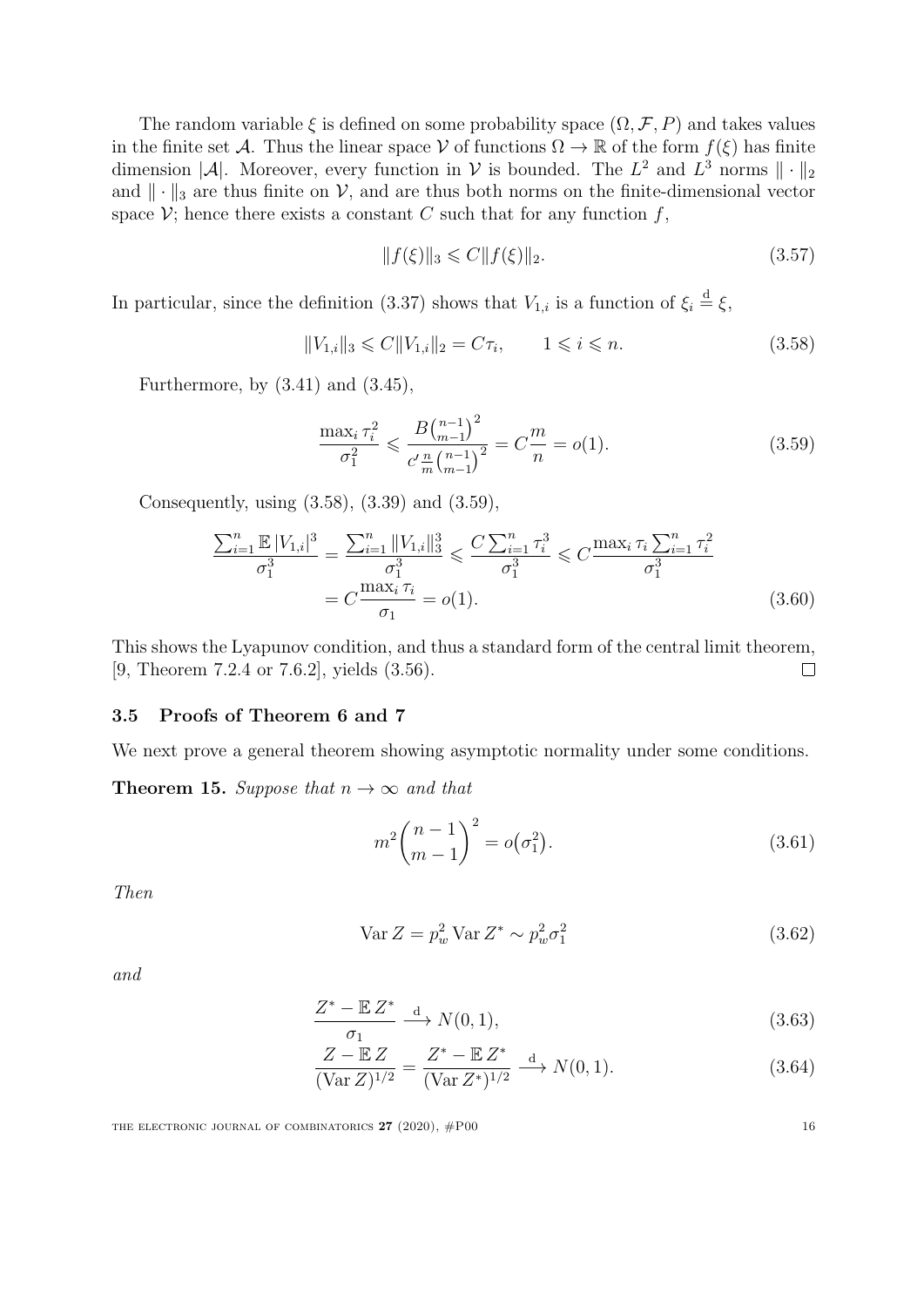Proof. By Lemma [10](#page-11-5) and  $(3.61)$ ,

$$
\operatorname{Var}\left(\frac{Z^*-V_1}{\sigma_1}\right) = \frac{\operatorname{Var}(Z^*-V_1)}{\sigma_1^2} \leqslant B^2 \frac{m^2 \binom{n-1}{m-1}^2}{\sigma_1^2} = o(1). \tag{3.65}
$$

Hence, recalling  $\mathbb{E} V_1 = 0$ ,

<span id="page-16-2"></span><span id="page-16-1"></span>
$$
\frac{Z^* - \mathbb{E} Z^* - V_1}{\sigma_1} \xrightarrow{\mathbf{p}} 0. \tag{3.66}
$$

Combining [\(3.56\)](#page-14-5) and [\(3.66\)](#page-16-1), we obtain [\(3.63\)](#page-15-4).

Furthermore, by [\(3.65\)](#page-16-2), and since the terms in [\(3.18\)](#page-10-0) are orthogonal,

$$
\text{Var}\,Z^* = \text{Var}\,V_1 + \text{Var}\big(Z^* - V_1\big) = \sigma_1^2 + o(\sigma_1^2) \sim \sigma_1^2,\tag{3.67}
$$

which yields [\(3.62\)](#page-15-5), and also shows that we may replace  $\sigma_1$  by (Var  $Z^*$ )<sup>1/2</sup> in [\(3.63\)](#page-15-4), which yields  $(3.64)$ ; the equality in  $(3.64)$  is a trivial consequence of  $(2.7)$ .  $\Box$ 

Now we are ready to prove our main results.

Proof of Theorem [6.](#page-7-0) By Lemma [13,](#page-13-5)

$$
\frac{m^2 \binom{n-1}{m-1}^2}{\sigma_1^2} \leqslant C \frac{m^3}{n} = o(1). \tag{3.68}
$$

Thus [\(3.61\)](#page-15-3) holds, and the result follows by Theorem [15](#page-15-7) together with [\(2.5\)](#page-3-2) and [\(2.7\)](#page-3-1).  $\Box$ 

Recall that in Theorem [7,](#page-7-1) the range of  $m$  is improved, assuming that  $w$  is not typical for the random source with probabilities  $\mathbf{p} = (p_a)_{a \in \mathcal{A}}$  that we consider.

Proof of Theorem [7.](#page-7-1) By Theorem [15,](#page-15-7) with [\(3.61\)](#page-15-3) verified by Lemma [16](#page-16-0) below.  $\Box$ 

<span id="page-16-0"></span>**Lemma 16.** Let  $\mathbf{q} = (q_a)_{a \in \mathcal{A}}$  be the proportions of the letters in w. Then

$$
\sigma_1^2 \geqslant \frac{m^2}{n} {n \choose m}^2 ||\mathbf{q} - \mathbf{p}||^2 = n {n-1 \choose m-1}^2 ||\mathbf{q} - \mathbf{p}||^2. \tag{3.69}
$$

Proof. Let

$$
\psi_i(x) := \sum_{j=1}^m c(i,j)\varphi_{w_j}(x). \tag{3.70}
$$

Thus [\(3.37\)](#page-12-1) is  $V_{1,i} = \psi_i(\xi_i)$ , and [\(3.39\)](#page-12-3) is, since  $\mathbb{E} \psi_i(\xi) = 0$ ,

$$
\sigma_1^2 = \text{Var}\,V_1 = \sum_{i=1}^n \mathbb{E}\big[\psi_i(\xi_i)^2\big] = \mathbb{E}\sum_{i=1}^n \psi_i(\xi)^2. \tag{3.71}
$$

<span id="page-16-4"></span><span id="page-16-3"></span>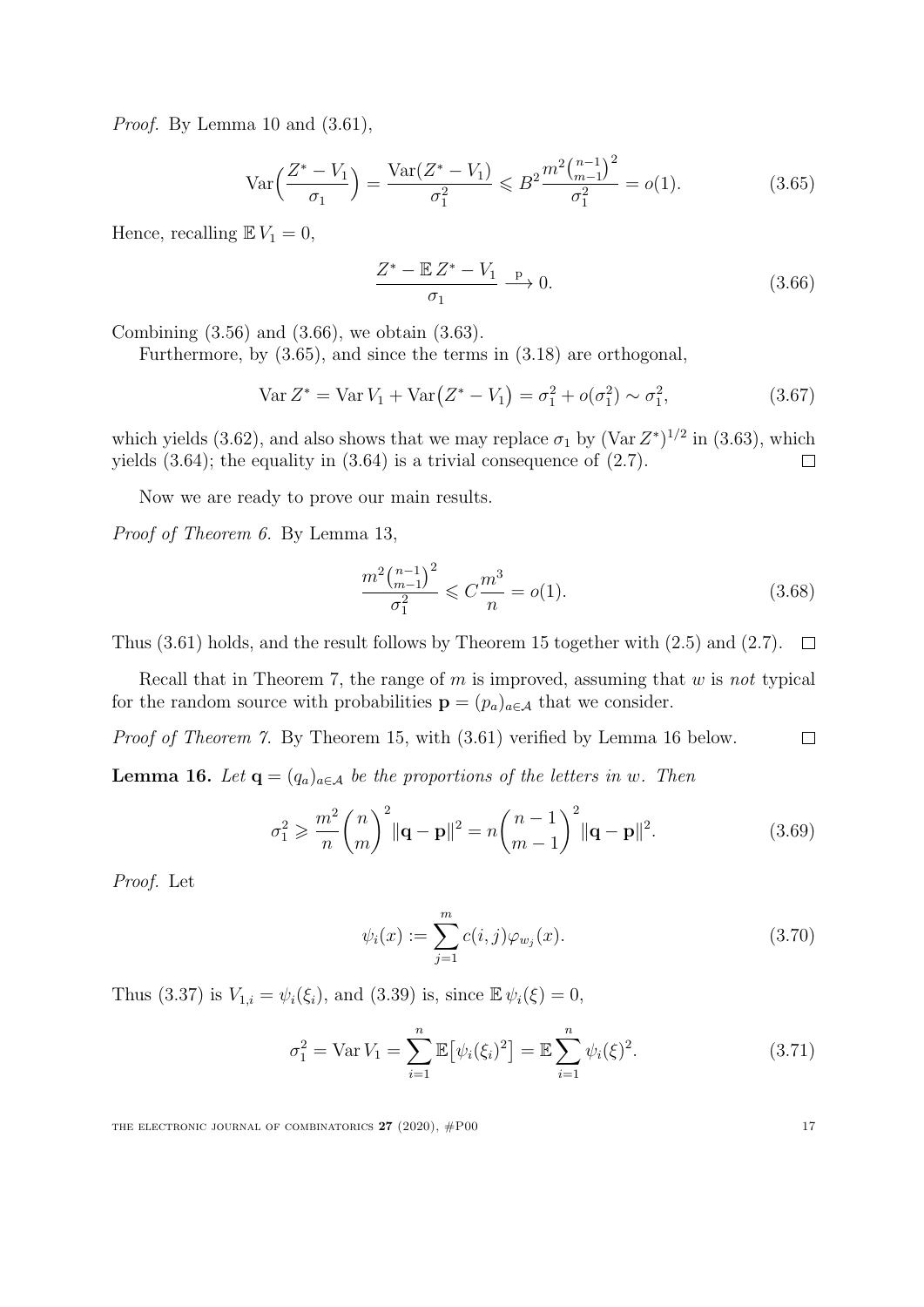Hence, by the Cauchy–Schwarz inequality,

<span id="page-17-3"></span><span id="page-17-2"></span>
$$
n\sigma_1^2 = n \mathbb{E} \sum_{i=1}^n \psi_i(\xi)^2 \ge \mathbb{E} \Big(\sum_{i=1}^n \psi_i(\xi)\Big)^2.
$$
 (3.72)

Furthermore, by [\(3.70\)](#page-16-3) and [\(3.21\)](#page-10-5)

$$
\sum_{i=1}^{n} \psi_i(x) = \sum_{i=1}^{n} \sum_{j=1}^{m} c(i, j) \varphi_{w_j}(x) = \sum_{j=1}^{m} {n \choose m} \varphi_{w_j}(x) = {n \choose m} \sum_{a \in \mathcal{A}} m q_a \varphi_a(x).
$$
 (3.73)

Hence, [\(3.6\)](#page-8-5) yields

$$
\left\| \sum_{i=1}^{n} \psi_i(\xi) \right\|_2 = m \binom{n}{m} \left\| \sum_{a \in \mathcal{A}} q_a \varphi_a(\xi) \right\|_2 \geq m \binom{n}{m} \|\mathbf{q} - \mathbf{p}\|.
$$
 (3.74)

Combining [\(3.72\)](#page-17-2) and [\(3.74\)](#page-17-3) yields [\(3.69\)](#page-16-4).

# <span id="page-17-0"></span>4 Some Special Cases

In this section we consider two interesting cases. In the first we assume that the pattern  $w$  is alternating and in the second case we consider random  $w$ .

#### <span id="page-17-1"></span>4.1 Alternating w

As an extreme example, we consider alternating w, that is,  $w = 010101...$  for  $\mathcal{A} = \{0, 1\}.$ We prove that this case matches the general lower bound [\(3.45\)](#page-13-3) in Lemma [13.](#page-13-5)

**Theorem 17.** Consider the unbiased binary case  $\mathcal{A} = \{0, 1\}$  and  $p_0 = p_1 = \frac{1}{2}$  $\frac{1}{2}$ , and let w be an alternating string 010101... Then, for any  $m \le n/2$ ,

$$
\sigma_1^2 \leqslant 10 \frac{n}{m} {n-1 \choose m-1}^2.
$$
\n
$$
(4.1)
$$

*Proof.* It is slightly more convenient to let  $A = {\pm 1}$ ; thus we consider  $w = w_1 \cdots w_m$ with

$$
w_j = (-1)^j \tag{4.2}
$$

in the unbiased case  $p_1 = p_{-1} = \frac{1}{2}$  $\frac{1}{2}$ . Then, by [\(3.1\)](#page-8-1), for  $x \in \mathcal{A}$ ,

$$
\varphi_1(x) = 2 \cdot \mathbf{1} \{ x = 1 \} - 1 = x \tag{4.3}
$$

$$
\varphi_{-1}(x) = 2 \cdot \mathbf{1} \{ x = -1 \} - 1 = -x,\tag{4.4}
$$

and thus, for  $a, x \in \mathcal{A}$ ,

$$
\varphi_a(x) = ax.\tag{4.5}
$$

THE ELECTRONIC JOURNAL OF COMBINATORICS  $27 (2020)$ ,  $#P00$  18

<span id="page-17-6"></span><span id="page-17-5"></span><span id="page-17-4"></span>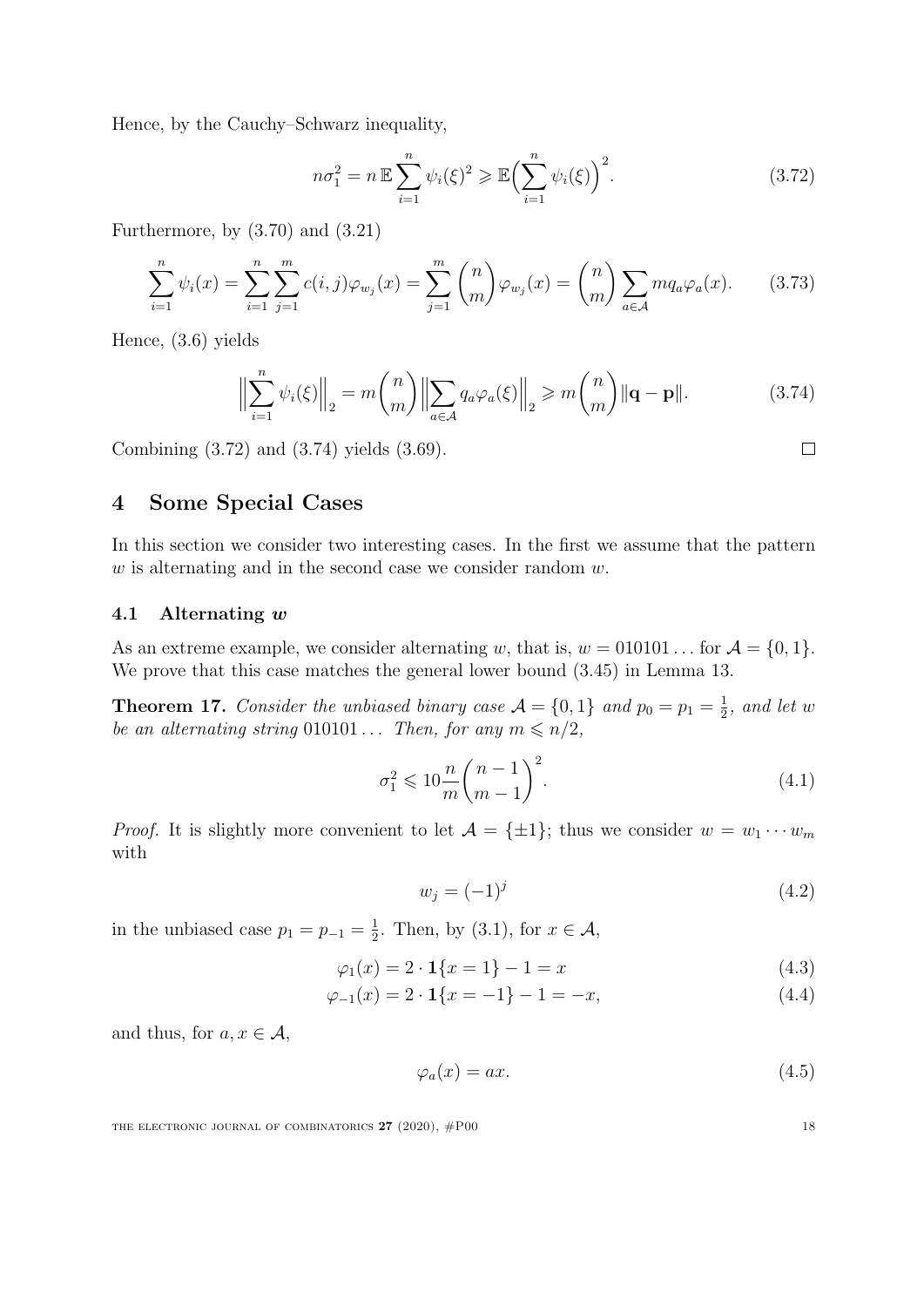By [\(3.37\)](#page-12-1), [\(4.5\)](#page-17-4) and [\(4.2\)](#page-17-5),

<span id="page-18-0"></span>
$$
V_{1,i} = \sum_{j=1}^{m} c(i,j) w_j \xi_i = \sum_{j=1}^{m} (-1)^j c(i,j) \xi_i =: \tau_i \xi_i,
$$
\n(4.6)

where we thus define

<span id="page-18-1"></span>
$$
\tau_i := \sum_{j=1}^m (-1)^j c(i,j) = \sum_{j=1}^m (-1)^j {i-1 \choose j-1} {n-i \choose m-j}.
$$
\n(4.7)

Note that [\(4.6\)](#page-18-0) gives  $\mathbb{E} V_{1,i}^2 = \tau_i^2$ , so [\(4.7\)](#page-18-1) is consistent with our earlier definition [\(3.38\)](#page-12-5). (The sign of  $\tau_i$  is irrelevant for our purposes.) By [\(4.7\)](#page-18-1) and [\(3.33\)](#page-12-6)–[\(3.34\)](#page-12-7), we have, with  $\pi(i, j)$  and  $X \sim \text{HGe}(n - 1, m - 1, i - 1)$ , as defined in Remark [11,](#page-12-8)

$$
\frac{-\tau_i}{\binom{n-1}{m-1}} = \sum_{j=1}^m (-1)^{j-1} \pi(i,j) = \sum_{j=1}^m (-1)^{j-1} \mathbb{P}(X = j-1) = \mathbb{E}(-1)^X.
$$
 (4.8)

By Lemma [18](#page-18-2) below, this implies, for  $2 \leq m \leq n/2$  and  $1 \leq i \leq (n+1)/2$ ,

$$
\frac{|\tau_i|}{\binom{n-1}{m-1}} \leqslant \exp\left(-\frac{(i-1)(n-i)(m-1)(n-m)}{(n-1)^2(n-2)}\right) \leqslant \exp\left(-\frac{(i-1)m}{8n}\right). \tag{4.9}
$$

This enables us to conclude, using the symmetry  $|\tau_i| = |\tau_{n+1-i}|$  and still assuming  $2 \leq$  $m \leqslant n/2$ , that

$$
\sigma_1^2 = \sum_{i=1}^n \tau_i^2 \leqslant 2 \sum_{i=1}^{\lceil n/2 \rceil} \tau_i^2 \leqslant 2 \binom{n-1}{m-1}^2 \sum_{i=1}^\infty e^{-(i-1)m/4n} = \frac{2}{1 - e^{-m/4n}} \binom{n-1}{m-1}^2 \leqslant \frac{10n}{m} \binom{n-1}{m-1}^2,
$$
\n(4.10)

as claimed in [\(4.1\)](#page-17-6). The case  $m = 1$  is trivial by [\(3.42\)](#page-13-0), with  $B = 1$  by [\(3.3\)](#page-8-4).  $\Box$ 

<span id="page-18-2"></span>**Lemma 18.** Suppose that X is a hypergeometric random variable  $X \sim \text{HGe}(n, k, \ell)$ . Then

<span id="page-18-3"></span>
$$
\left|\mathbb{E}(-1)^{X}\right| \leqslant \exp\left(-2\operatorname{Var} X\right) = \exp\left(-2\frac{k(n-k)\ell(n-\ell)}{n^2(n-1)}\right). \tag{4.11}
$$

Note that the expectation in  $(4.11)$  is the difference of the probabilities that X is even or odd.

*Proof.* By (a special case of) a theorem by [\[19\]](#page-25-1), the probability generating function of X has only negative real zeroes, and thus there exist probabilities  $r_i \in [0,1], i = 1, \ldots, k$ ,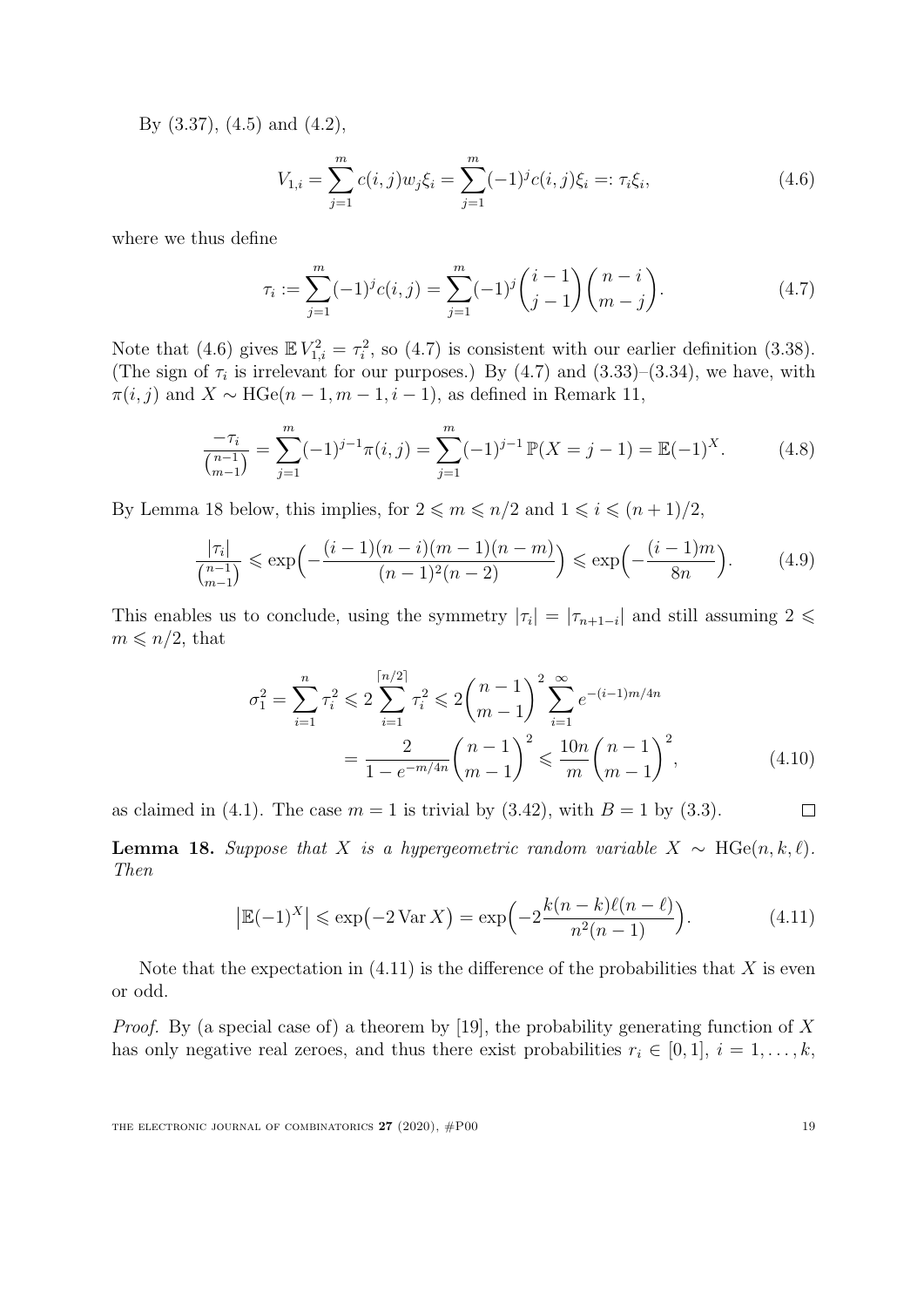such that if  $I_i \sim \text{Be}(r_i)$  are independent indicator variables, then  $\sum_i I_i$  has the same distribution as  $X$ , i.e.,

<span id="page-19-2"></span>
$$
X \stackrel{\text{d}}{=} \sum_{i} I_i. \tag{4.12}
$$

Hence, with  $s_i := 1 - r_i$ ,

 $\overline{\phantom{a}}$ 

$$
\mathbb{E}(-1)^{X} = \mathbb{E}(-1)^{\sum_{i} I_i} = \prod_{i} \mathbb{E}(-1)^{I_i} = \prod_{i} (s_i - r_i)
$$
\n(4.13)

and thus, using also  $\text{Var } X = \sum_i \text{Var } I_i$  by [\(4.12\)](#page-19-2),

$$
\left|\mathbb{E}(-1)^{X}\right| = \prod_{i} |s_{i} - r_{i}| = \prod_{i} (1 - 2 \min\{r_{i}, s_{i}\}) \leqslant \prod_{i} (1 - 2r_{i}s_{i})
$$

$$
\leqslant \exp\left(-2 \sum_{i} r_{i}s_{i}\right) = \exp\left(-2 \sum_{i} \text{Var } I_{i}\right)
$$

$$
= \exp\left(-2 \text{Var } X\right). \tag{4.14}
$$

This yields [\(4.11\)](#page-18-3) by the standard formula

<span id="page-19-3"></span>
$$
\text{Var}\,X = \frac{k(n-k)\ell(n-\ell)}{n^2(n-1)}.\tag{4.15}
$$

This completes the proof.

#### <span id="page-19-6"></span>4.2 A random w

Theorem [7](#page-7-1) applies when w is far from a typical string  $\Xi_m$  from our random source. In this subsection we consider the opposite case, i.e., when w is like  $\Xi_m$ . More precisely, we consider the case when  $w = W$  is a random string, of a given length m, drawn from the same source; thus  $W \stackrel{d}{=} \Xi_m$ , but W is independent of  $\Xi_n$ . (We use capital W to emphasize that the string is random.) We think of this as a two-stage random experiment. First we sample W; then we sample  $\Xi$ . Conditioned on  $W = w$ , we thus have the same situation as before.

We write, for example,  $\sigma_1^2(w)$  to indicate the dependence on w; thus  $\sigma_1^2(W)$  is a random variable. The next theorem shows that  $\sigma_1^2(W)$  is concentrated about a value that is roughly the geometric mean of the upper and lower bounds in [\(3.42\)](#page-13-0) and [\(3.45\)](#page-13-3).

<span id="page-19-1"></span>**Theorem 19.** Let  $W \stackrel{d}{=} \Xi_m$ . Then, for  $n \geq 1$  and  $1 \leq m \leq n/2$ ,

$$
\mathbb{E}[\sigma_1^2(W)] = \Theta\left(\frac{n}{\sqrt{m}} \binom{n-1}{m-1}^2\right). \tag{4.16}
$$

Furthermore, if also  $m, n \to \infty$ , then

<span id="page-19-5"></span><span id="page-19-4"></span>
$$
\frac{\sigma_1^2(W)}{\mathbb{E}[\sigma_1^2(W)]} \to 1\tag{4.17}
$$

in probability.

<span id="page-19-0"></span>THE ELECTRONIC JOURNAL OF COMBINATORICS  $27$  (2020),  $\#P00$  20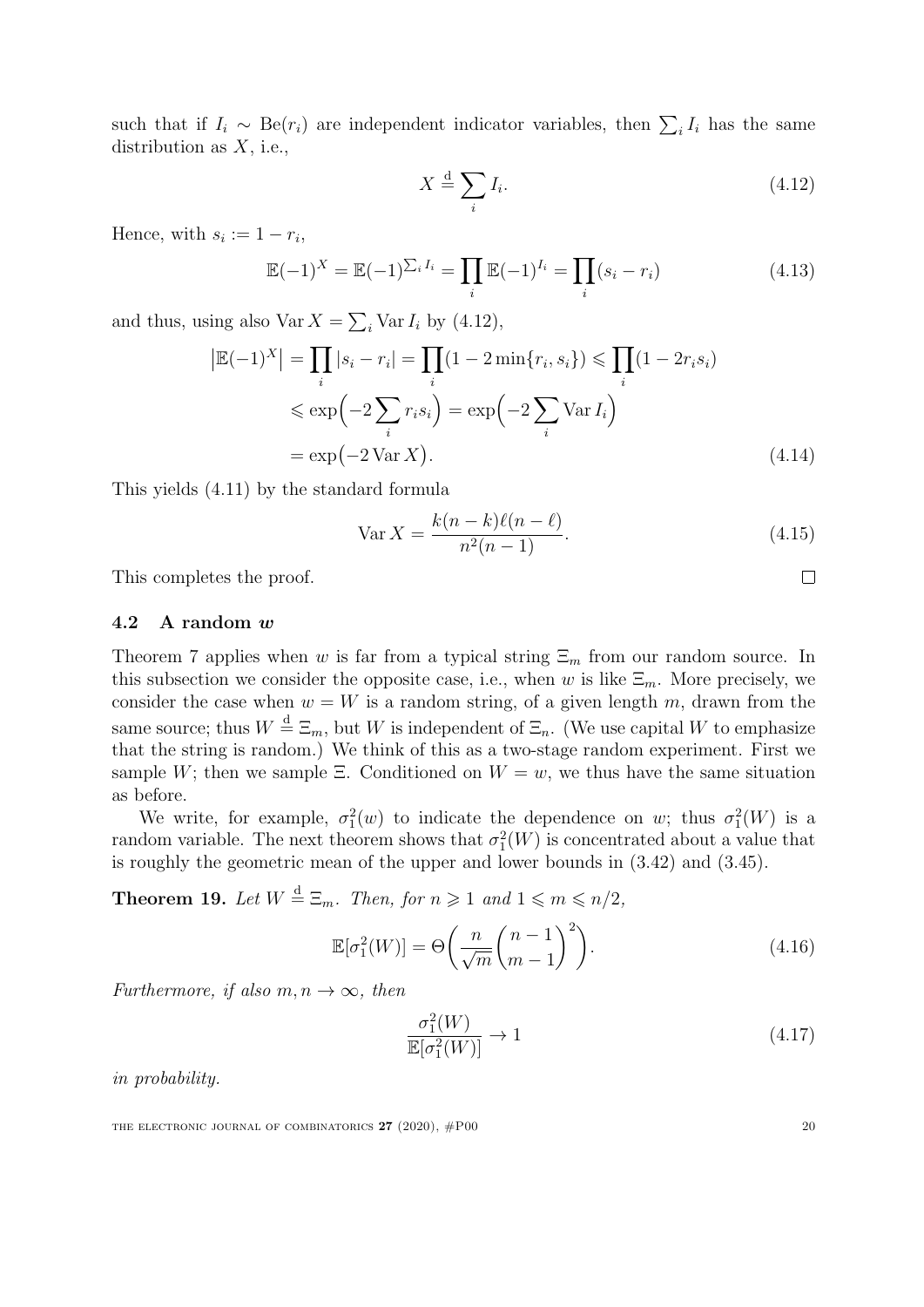**Corollary 20.** For random  $w = W \stackrel{d}{=} \Xi_m$ , [\(3.61\)](#page-15-3) holds for  $m = o(n^{2/5})$  with high probability, and hence for a typical pattern w the number of w occurrences  $Z$  is asymptotically normal as long as  $m = o(n^{2/5})$ . More precisely, in this case

<span id="page-20-0"></span>
$$
Z/\mathbb{E} Z \sim \text{AsN}\left(1, \frac{\mathbb{E}[\sigma_1^2(W)]}{\mathbb{E}^2[Z]}\right) \tag{4.18}
$$

with  $\mathbb{E}[Z] = \binom{n}{m}$  $\binom{n}{m} 2^{-mh+O_p(m^{1/2})}$  where  $h = -\sum_{a \in \mathcal{A}} p_a \log p_a$  is the source entropy.

Proof of Theorem [19.](#page-19-1) Define the covariance matrix

$$
\rho(a,b) := \text{Cov}(\varphi_a(\xi), \varphi_b(\xi)), \qquad a, b \in \mathcal{A}.
$$
\n(4.19)

We have already computed  $\rho(a, a) = p_a^{-1} - 1$  in [\(3.7\)](#page-8-7). Similarly, in general, recalling [\(3.1\)](#page-8-1),

$$
\rho(a,b) = p_a^{-1} p_b^{-1} \operatorname{Cov} \left( \mathbf{1} \{ \xi = a \}, \mathbf{1} \{ \xi = b \} \right) = p_a^{-1} \mathbf{1} \{ a = b \} - 1. \tag{4.20}
$$

By  $(3.37)$ , for a given string w,

$$
\tau_i^2(w) = \text{Var}\,V_{1,i} = \sum_{j=1}^m \sum_{k=1}^m c(i,j)c(i,k)\,\text{Cov}\big(\varphi_{w_j}(\xi_i), \varphi_{w_k}(\xi_i)\big)
$$

$$
= \sum_{j=1}^m \sum_{k=1}^m c(i,j)c(i,k)\rho(w_j, w_k), \tag{4.21}
$$

where  $\rho(w_j, w_k) = \text{Cov}(\varphi_{w_j}(\xi_i), \varphi_{w_k}(\xi_i))$ . Thus, by [\(3.39\)](#page-12-3),

$$
\sigma_1^2(w) = \sum_{i=1}^n \tau_i^2(w) = \sum_{i=1}^n \sum_{j=1}^m \sum_{k=1}^m c(i,j)c(i,k)\rho(w_j, w_k).
$$
 (4.22)

Now let  $w = W$  be random, with  $W \stackrel{d}{=} \Xi_m$ . Then, the letters  $W_j$  are i.i.d. with  $W_j \stackrel{d}{=} \xi$ . In particular, it follows from  $(4.20)$  that for any fixed  $a$ ,

<span id="page-20-2"></span><span id="page-20-1"></span>
$$
\mathbb{E}\,\rho(W_j, a) = \mathbb{E}\,\rho(a, W_j) = 0,\tag{4.23}
$$

and thus  $\mathbb{E}\,\rho(W_j, W_k) = 0$  when  $j \neq k$ , while

$$
\mathbb{E}\,\rho(W_j, W_j) = \sum_{a \in \mathcal{A}} p_a \left( p_a^{-1} - 1 \right) = |\mathcal{A}| - 1 =: A_1. \tag{4.24}
$$

Consequently, taking the expectation in [\(4.22\)](#page-20-1) and recalling [\(3.33\)](#page-12-6),

$$
\mathbb{E}[\sigma_1^2(W)] = \sum_{i=1}^n \sum_{j=1}^m \sum_{k=1}^m c(i,j)c(i,k) \mathbb{E} \rho(W_j, W_k) = A_1 \sum_{i=1}^n \sum_{j=1}^m c(i,j)^2
$$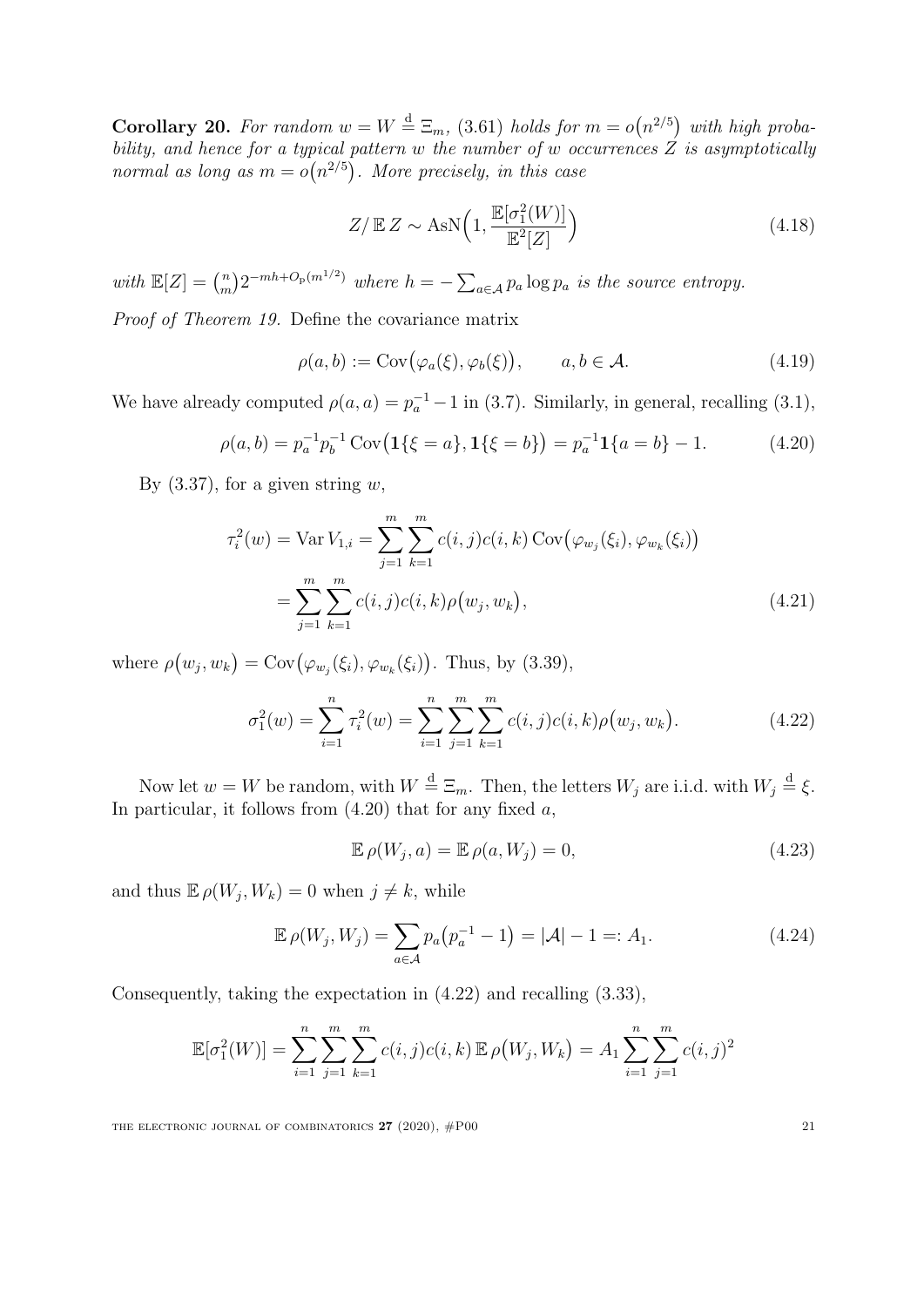<span id="page-21-2"></span>
$$
=A_1 \binom{n-1}{m-1}^2 \sum_{i=1}^n \sum_{j=1}^m \pi(i,j)^2.
$$
\n(4.25)

where  $\pi(i, j)$  is defined in Remark [11.](#page-12-8) We thus want to estimate the final double sum.

First, fix i and recall from [\(3.34\)](#page-12-7) that  $(\pi(i, j))_j$  is the probability distribution of  $X + 1$ with  $X \sim \text{HGe}(n-1, m-1, i-1)$ . Let  $\mu := \mathbb{E}[X + 1]$  and  $\gamma^2 := \text{Var } X$ . By Chebyshev's inequality,

$$
\sum_{|j-\mu|>2\gamma} \pi(i,j) = \mathbb{P}(|X+1-\mu|>2\gamma) \leq \frac{1}{4},
$$
\n(4.26)

and thus by the Cauchy–Schwarz inequality,

$$
\frac{9}{16} \leqslant \left(\sum_{|j-\mu| \leqslant 2\gamma} \pi(i,j)\right)^2 \leqslant (4\gamma+1) \sum_{|j-\mu| \leqslant 2\gamma} \pi(i,j)^2. \tag{4.27}
$$

Furthermore, see [\(4.15\)](#page-19-3),  $\gamma^2 = \text{Var } X \leq im/n$ . Hence,

$$
\sum_{j=1}^{m} \pi(i,j)^2 \geq \frac{C}{\gamma+1} \geq C \min(\gamma^{-1}, 1) \geq C \min\left(\left(\frac{n}{mi}\right)^{1/2}, 1\right). \tag{4.28}
$$

Summing over  $n/2 \leq i \leq n$ , say, yields

<span id="page-21-3"></span><span id="page-21-0"></span>
$$
\sum_{i=1}^{n} \sum_{j=1}^{m} \pi(i,j)^2 \geqslant C \frac{n}{m^{1/2}}.
$$
\n(4.29)

In the opposite direction, we again fix  $i$  and note that

$$
\sum_{j=1}^{m} \pi(i,j)^2 \leq \max_{j} \pi(i,j) \sum_{j=1}^{m} \pi(i,j) = \max_{j} \pi(i,j).
$$
 (4.30)

It follows from [\(3.32\)](#page-12-0) that

$$
\frac{\pi(i,j+1)}{\pi(i,j)} = \frac{c(i,j+1)}{c(i,j)} = \frac{(i-j)(m-j)}{j(n-i-m+j+1)},
$$
\n(4.31)

and it follows easily that the maximum in [\(4.30\)](#page-21-0) is attained at

<span id="page-21-5"></span><span id="page-21-4"></span>
$$
j = j_0 := \left\lceil \frac{im}{n+1} \right\rceil = \frac{im}{n} + O(1). \tag{4.32}
$$

It is then easy to see, by Stirling's formula and some calculations, that for  $i \leq n/2$ ,

<span id="page-21-1"></span>
$$
\max_{j} \pi(i,j) \leq C \left(\frac{n}{mi}\right)^{1/2}.\tag{4.33}
$$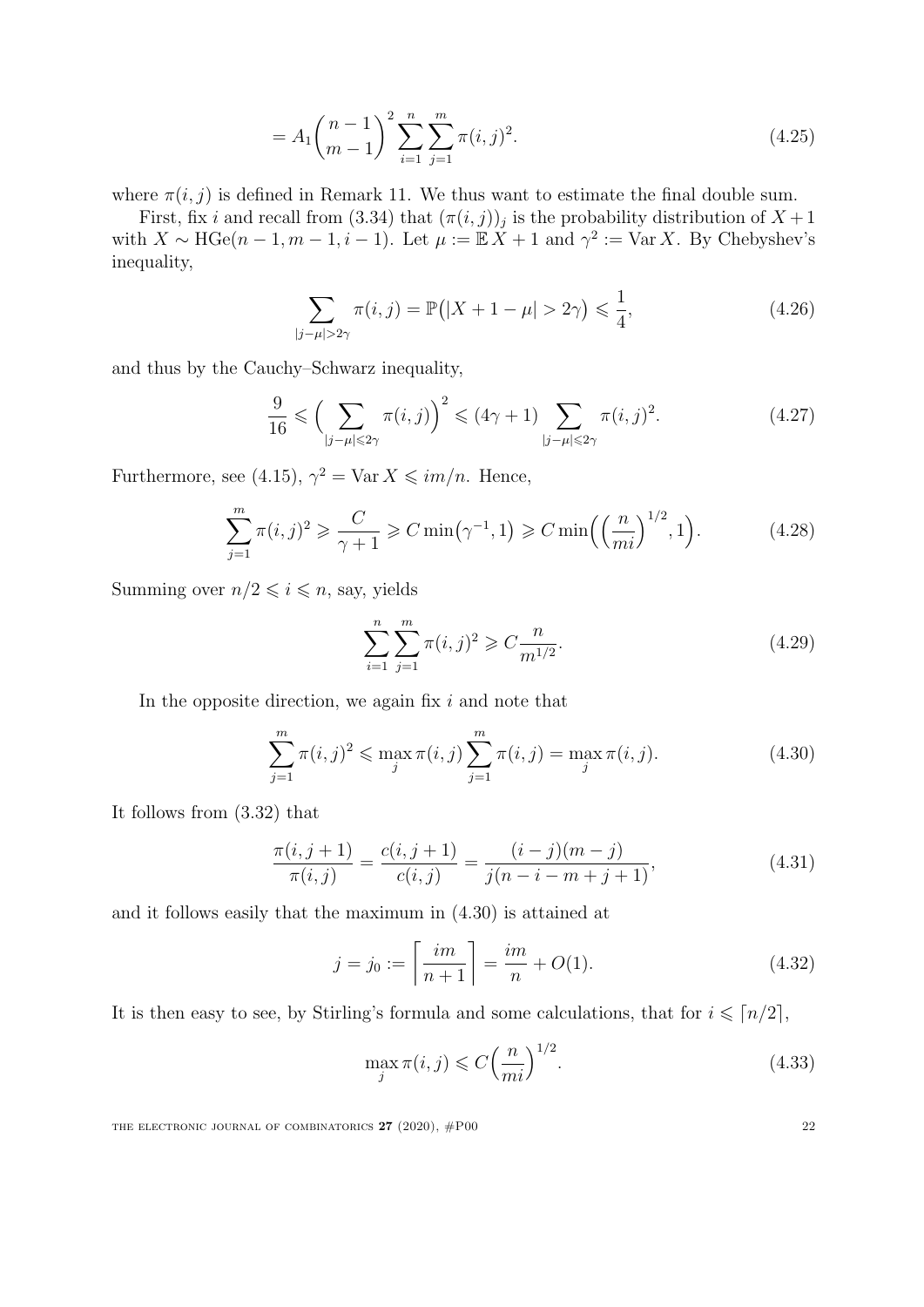Hence, by [\(4.30\)](#page-21-0) and [\(4.33\)](#page-21-1),

$$
\sum_{i=1}^{n} \sum_{j=1}^{m} \pi(i,j)^2 \leqslant 2 \sum_{i=1}^{\lceil n/2 \rceil} \max_{j} \pi(i,j) \leqslant C \sum_{i=1}^{n} \frac{n^{1/2}}{m^{1/2} i^{1/2}} \leqslant C \frac{n}{m^{1/2}}.
$$
 (4.34)

The result  $(4.16)$  for the expectation follows by  $(4.25)$ ,  $(4.29)$  and  $(4.34)$ .

Next, we estimate the variance of  $\sigma_1^2(W)$ . Let

$$
Y := \sigma_1^2(W) / \binom{n-1}{m-1}^2 = \sum_{j=1}^m \sum_{k=1}^n \sum_{i=1}^n \pi(i,j)\pi(i,k)\rho(W_j, W_k)
$$
(4.35)

and note that, by [\(4.16\)](#page-19-4),

<span id="page-22-3"></span><span id="page-22-2"></span><span id="page-22-1"></span><span id="page-22-0"></span>
$$
\mathbb{E}Y = \Theta\left(\frac{n}{m^{1/2}}\right). \tag{4.36}
$$

Since the random letters  $W_j$  are independent, it follows from [\(4.23\)](#page-20-2) that the random variables  $\rho(W_j, W_k)$ ,  $j \leq k$ , have covariances 0; furthermore, these variables are bounded. Hence, [\(4.35\)](#page-22-1) implies

$$
\text{Var}\,Y \leqslant C \sum_{j=1}^{m} \sum_{k=1}^{m} \left( \sum_{i=1}^{n} \pi(i,j)\pi(i,k) \right)^2. \tag{4.37}
$$

To estimate [\(4.37\)](#page-22-2), we split the inner sum into the ranges  $i \leq \lceil n/2 \rceil$  and  $i > \lceil n/2 \rceil$ , using  $(x+y)^2 \leq 2(x^2+y^2)$ ; by symmetry it suffices to consider the case  $i \leq n/2$ . It follows from [\(4.31\)](#page-21-4) after some calculations that then

$$
\pi(i,j) \leq C e^{-C(j-j_0)^2/(j+j_0)} \pi(i,j_0) \leq C j_0^{-1/2} e^{-C(j-j_0)^2/(j+j_0)} \leq C j^{-1/2} e^{-C(j-j_0)^2/(j+j_0)} \tag{4.38}
$$

where  $j_0$  is defined in [\(4.32\)](#page-21-5). It follows, omitting the details, that for  $1 \leq j \leq k \leq m$ ,

$$
\sum_{i=1}^{\lceil n/2 \rceil} \pi(i,j)\pi(i,k) \leq C \frac{n}{mk^{1/2}} e^{-C(j-k)^2/m}
$$
\n(4.39)

and thus  $(4.37)$  yields, using  $(4.36)$ ,

$$
\operatorname{Var} Y \leqslant C \sum_{k=1}^{m} \sum_{j=1}^{m} \frac{n^2}{m^2 k} e^{-C(j-k)^2/m} \leqslant C \sum_{k=1}^{m} \frac{n^2}{m^{3/2} k} \leqslant C \frac{n^2}{m^{3/2}} \log m
$$
  

$$
\leqslant C \frac{\log m}{m^{1/2}} (\mathbb{E} Y)^2.
$$
 (4.40)

Consequently, as  $m \to \infty$ ,

$$
\operatorname{Var}\left(\frac{\sigma_1^2(W)}{\mathbb{E}[\sigma_1^2(W)]}\right) = \operatorname{Var}\left(\frac{Y}{\mathbb{E}Y}\right) \leq C \frac{\log m}{m^{1/2}} \to 0,
$$
\n(4.41)

and [\(4.17\)](#page-19-5) follows.

THE ELECTRONIC JOURNAL OF COMBINATORICS  $27$  (2020),  $\#P00$  23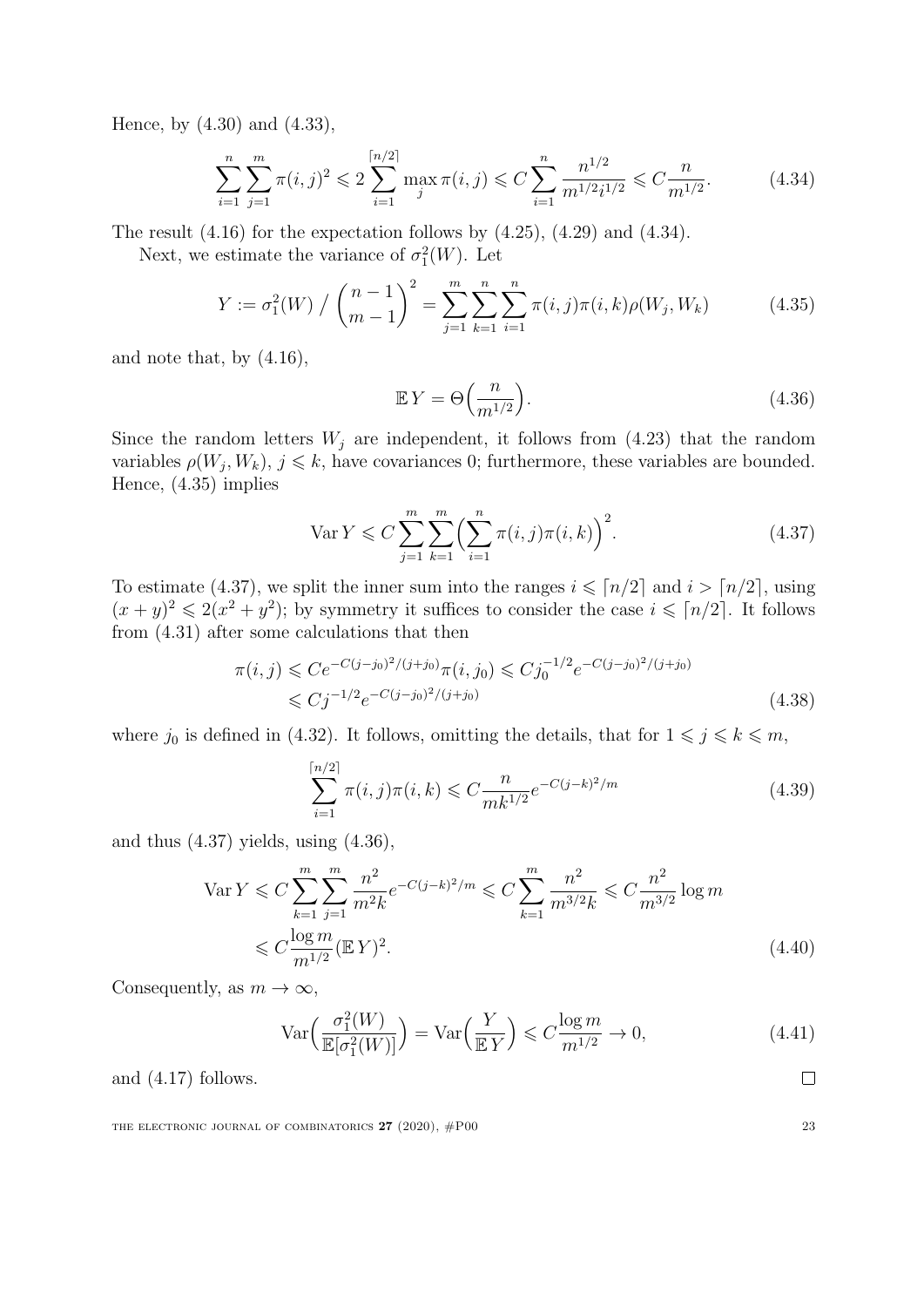## 5 Concluding Remarks

Finally, we collect here some further comments, examples and conjectures, in the hope of stimulating further research.

**Example 21.** Consider again the case when  $w = a^m = a \cdots a$  is a constant string, treated by a direct method in Section [2.3](#page-5-11) and Theorem [4.](#page-5-0) Let us see what Theorem [15](#page-15-7) yields. In this case, by [\(3.44\)](#page-13-6), with  $c_a := p_a^{-1} - 1 > 0$ ,

$$
\sigma_1^2 = \sum_{i=1}^n \tau_i^2 = nc_a \binom{n-1}{m-1}^2,\tag{5.1}
$$

and thus [\(3.61\)](#page-15-3) reduces to  $m^2 = o(n)$ . (This also follows by Lemma [16.](#page-16-0))

Consequently, Theorem [15](#page-15-7) applies and shows asymptotic normality when  $m = o(n^{1/2}),$ which we already knew, see Theorems [4](#page-5-0)[\(iii\)](#page-5-8) and [7.](#page-7-1) This example shows that Theorems [15](#page-15-7) and [7](#page-7-1) are sharp, in the sense that the range of m for which they yield asymptotic normality cannot be extended; see Example [5.](#page-6-1)

Remark 22. The argument in the proof of Theorem [7](#page-7-1) applies also in other cases where  $\sigma_1^2$ is of the same order as the upper bound in [\(3.42\)](#page-13-0). Then Theorem [15](#page-15-7) applies and shows asymptotic normality for  $m = o(n^{1/2})$ . A simple example is when  $w = 0 \cdots 01 \cdots 1$ , or more generally, when, say, the first and second half of  $w$  have different distributions of the letters, even if the average proportions in the entire string  $q = p$ . (This can be seen by a modification of the argument in the proof of Lemma [16.](#page-16-0))

Based on these examples we conjecture the following.

<span id="page-23-0"></span>Conjecture 23. If  $\sigma_1^2 = o(\binom{n}{m}^2)$ , or equivalently  $\sigma_1^2 = o(\frac{n^2}{m^2})$  $\frac{n^2}{m^2} \binom{n-1}{m-1}$  $\binom{n-1}{m-1}^2$ , then

$$
Z/\mathbb{E} Z \sim \text{AsN}\Big(1, \frac{\sigma_1^2}{\binom{n}{m}^2}\Big). \tag{5.2}
$$

Moreover, at least as long as  $m = o(n)$ ,

$$
\ln Z \sim \text{AsN}\left(a_n, \frac{\sigma_1^2}{\binom{n}{m}^2}\right) \tag{5.3}
$$

for some sequence  $a_n$ .

In particular, by [\(4.1\)](#page-17-6), if Conjecture [23](#page-23-0) holds, then for an alternating string  $w =$ 0101 · · · , Z is asymptotically normal for any  $m = o(n)$ . Moreover, for random w as discussed in Section [4.2,](#page-19-6) by Theorem [19,](#page-19-1) Conjecture [23](#page-23-0) suggests that asymptotic normality holds for  $m = o(n^{2/3})$ , and log-normality beyond that.

Note that this conjecture implies that if  $\sigma_1^2$  is of a smaller order than the upper bound in [\(3.42\)](#page-13-0) (for  $n^{1/3} \leq m \leq n$ , say), then asymptotic normality holds for a larger range of m than  $o(n^{1/2})$ , while our proof above, on the contrary, verifies this only in a range smaller than  $m = o(n^{1/2})$ .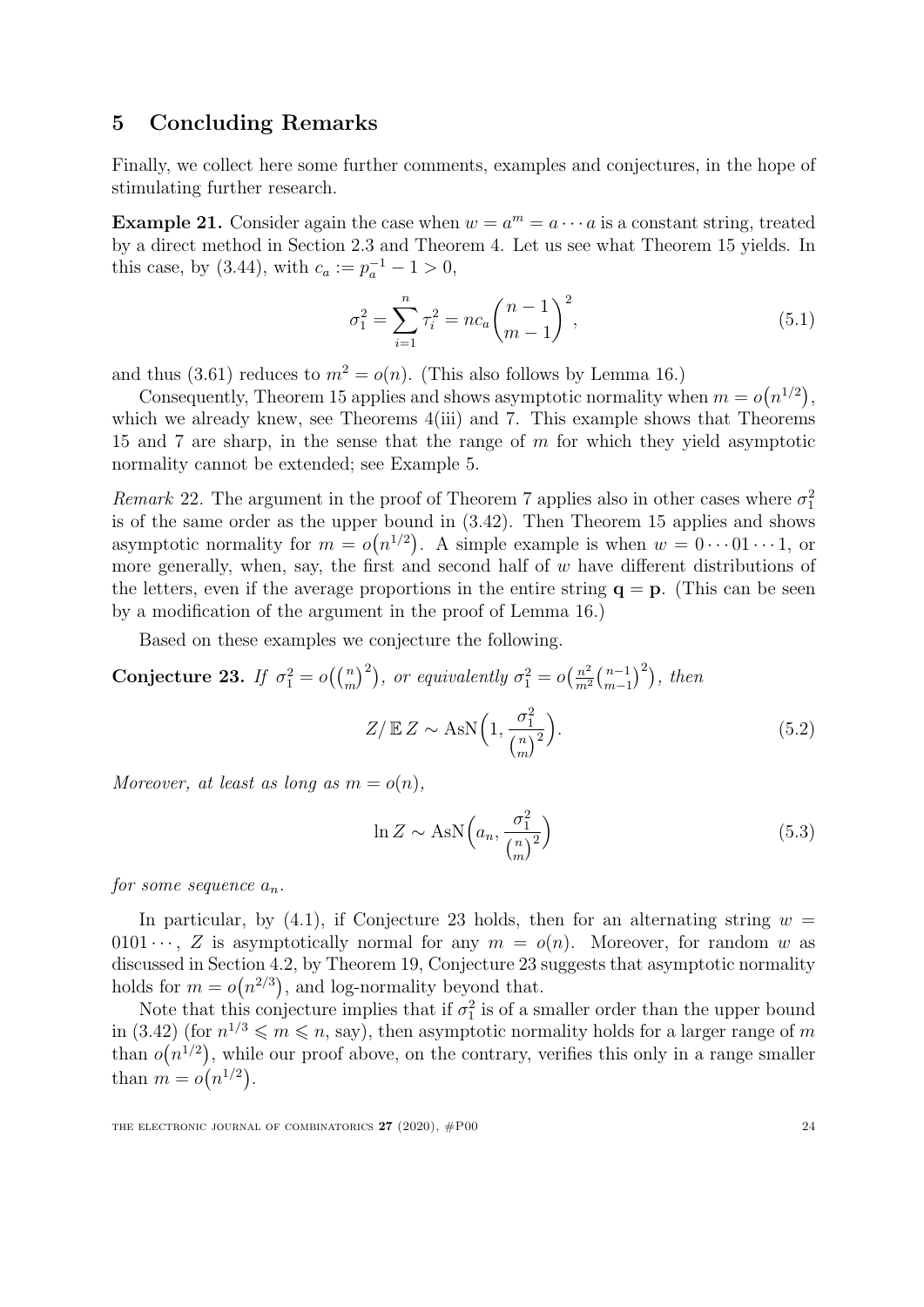## References

- <span id="page-24-5"></span>[1] M. Atallah, R. Gwadera and W. Szpankowski, Reliable detection of episodes in event sequences. Third IEEE International Conference on Data Mining (ICDM-03), 67–74, Melbourne, Florida, November 2003.
- <span id="page-24-2"></span>[2] E. A. Bender and F. Kochman, The distribution of subword counts is usually normal. European Journal of Combinatorics 14 (1993), 265–275.
- <span id="page-24-3"></span>[3] J. Bourdon and B. Vallée, Generalized pattern matching statistics. In *Mathematics* and Computer Science (Colloquium Proceedings, Versailles, 2002), B. Chauvin et al. eds., Birkhäuser Verlag, 2002, pp. 229–245.
- <span id="page-24-6"></span>[4] M. Cheraghchi, R. Gabrys, O. Milenkovic and J. Ribeiro, Coded trace reconstruction. IEEE Trans. Inform. Theory 66 (2020), no. 10, 6084–6103.
- <span id="page-24-7"></span>[5] M. Drmota, K. Viswanathan and W. Szpankowski, Mutual Information for a Deletion Channel, ISIT 2012, Boston, 2012.
- <span id="page-24-8"></span>[6] S. Diggavi and M. Grossglauser, Information transmission over finite buffer channels, IEEE Trans. Info. Th., 52 (2006), 1226–1237.
- <span id="page-24-10"></span>[7] R. L. Dobrushin, Shannon's theorem for channels with synchronization errors. Problems Inform. Transmission 3 (1967), no. 4, 11–26 (1969).
- <span id="page-24-1"></span>[8] P. Flajolet, W. Szpankowski and B. Vallée, Hidden word statistics. *Journal of the*  $ACM$  53 (2006), 1–37.
- <span id="page-24-17"></span>[9] A. Gut, Probability: A Graduate Course, 2nd ed. Springer, New York, 2013.
- <span id="page-24-4"></span>[10] W. Hoeffding, A class of statistics with asymptotically normal distribution. Ann. Math. Statistics **19** (1948), 293–325.
- <span id="page-24-13"></span>[11] N. Holden and R. Lyons, Lower bounds for trace reconstruction. Ann. Appl. Probab. 30 (2020), no. 2, 503–525.
- <span id="page-24-0"></span>[12] P. Jacquet and W. Szpankowski, Analytic Pattern Matching: From DNA to Twitter. Cambridge University Press, 2015.
- <span id="page-24-16"></span>[13] S. Janson, B. Nakamura and D. Zeilberger. On the asymptotic statistics of the number of occurrences of multiple permutation patterns. J. Comb. 6 (2015), no. 1-2, 117–143.
- <span id="page-24-11"></span>[14] A. Kalai, M. Mitzenmacher and M. Sudan, Tight asymptotic bounds for the deletion channel with small deletion probabilities. ISIT, Austin, 2010.
- <span id="page-24-12"></span>[15] Y. Kanoria and A. Montanari, On the deletion channel with small deletion probability. ISIT, Austin, 2010; see [arXiv:1104.5546](https://arxiv.org/abs/1104.5546) for an extension.
- <span id="page-24-14"></span>[16] A. McGregor, E. Price and S. Vorotnikova, Trace reconstruction revisited. European Symposium on Algorithms (2014), 689–700.
- <span id="page-24-9"></span>[17] M. Mitzenmacher, A survey of results for deletion channels and related synchronization channels. Probab. Surveys 6 (2009), 1–33.
- <span id="page-24-15"></span>[18] Y. Peres and A. Zhai, Average-case reconstruction for the deletion channel: subpolynomially many traces suffice. FOCS, 2017.